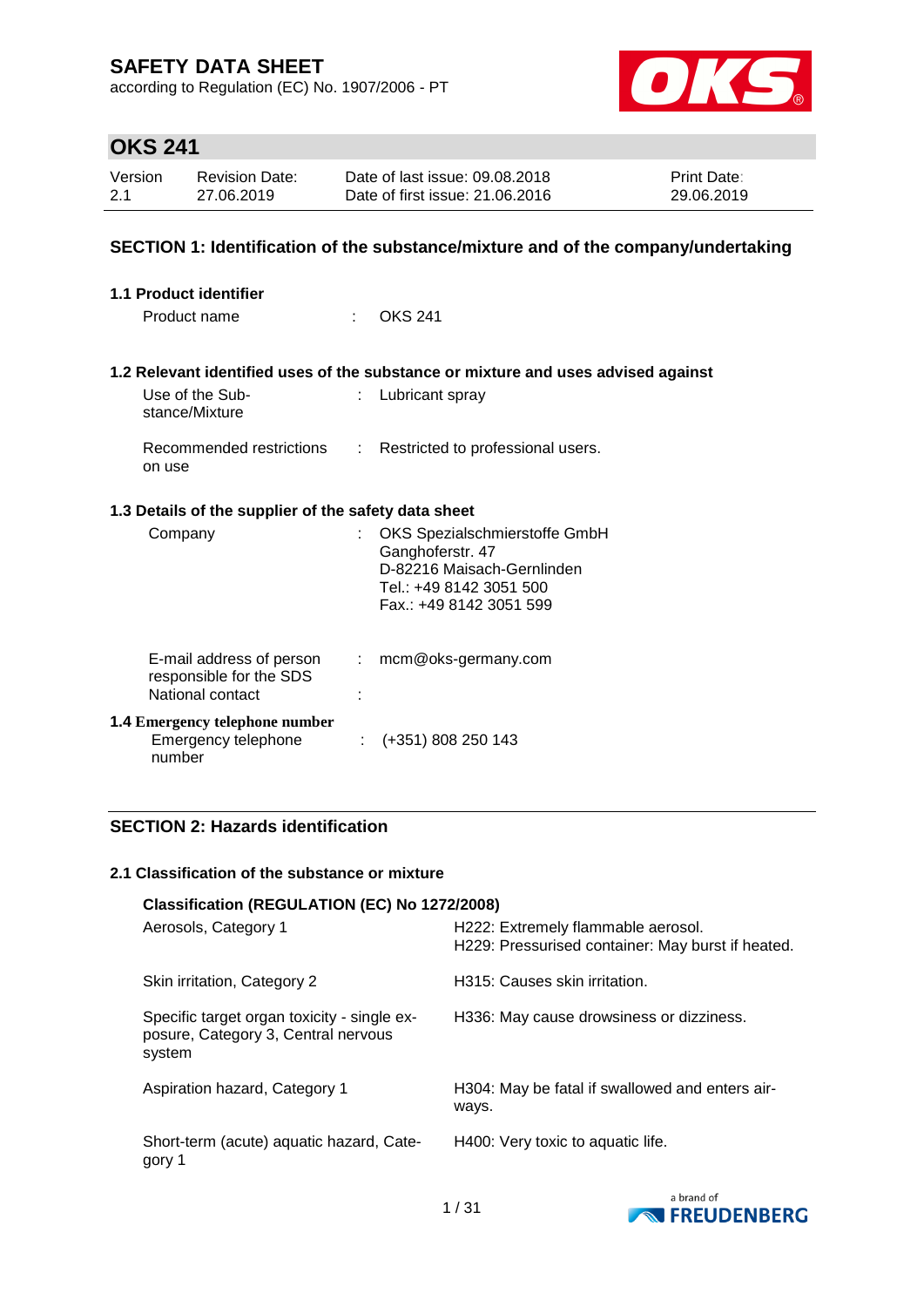according to Regulation (EC) No. 1907/2006 - PT



# **OKS 241**

| Version | <b>Revision Date:</b> | Date of last issue: 09.08.2018  | <b>Print Date:</b> |
|---------|-----------------------|---------------------------------|--------------------|
| 2.1     | 27.06.2019            | Date of first issue: 21.06.2016 | 29.06.2019         |

Long-term (chronic) aquatic hazard, Category 2

H411: Toxic to aquatic life with long lasting effects.

### **2.2 Label elements**

| Labelling (REGULATION (EC) No 1272/2008) |                                              |                                                                                                                                   |
|------------------------------------------|----------------------------------------------|-----------------------------------------------------------------------------------------------------------------------------------|
| Hazard pictograms                        |                                              |                                                                                                                                   |
| Signal word                              | Danger                                       |                                                                                                                                   |
| <b>Hazard statements</b>                 | H <sub>222</sub><br>H <sub>229</sub><br>H304 | Extremely flammable aerosol.<br>Pressurised container: May burst if heated.<br>May be fatal if swallowed and enters air-<br>ways. |
|                                          | H315<br>H336<br>H410                         | Causes skin irritation.<br>May cause drowsiness or dizziness.<br>Very toxic to aquatic life with long lasting<br>effects.         |
| Precautionary statements                 | <b>Prevention:</b>                           |                                                                                                                                   |
|                                          | P <sub>210</sub>                             | Keep away from heat, hot surfaces, sparks,<br>open flames and other ignition sources. No<br>smoking.                              |
|                                          | P <sub>211</sub>                             | Do not spray on an open flame or other<br>ignition source.                                                                        |
|                                          | P <sub>251</sub><br>P273                     | Do not pierce or burn, even after use.<br>Avoid release to the environment.                                                       |
|                                          | <b>Response:</b>                             |                                                                                                                                   |
|                                          | P301 + P310                                  | IF SWALLOWED: Immediately call a<br>POISON CENTER/doctor.                                                                         |
|                                          | P331<br>P391                                 | Do NOT induce vomiting.<br>Collect spillage.                                                                                      |
|                                          | Storage:                                     |                                                                                                                                   |
|                                          | $P410 + P412$                                | Protect from sunlight. Do not expose to<br>temperatures exceeding 50 °C/ 122 °F.                                                  |

Hazardous components which must be listed on the label:

Naphtha (petroleum), hydrotreated light; Low boiling point hydrogen treated naphtha

### **2.3 Other hazards**

This substance/mixture contains no components considered to be either persistent, bioaccumulative and toxic (PBT), or very persistent and very bioaccumulative (vPvB) at levels of 0.1% or higher.

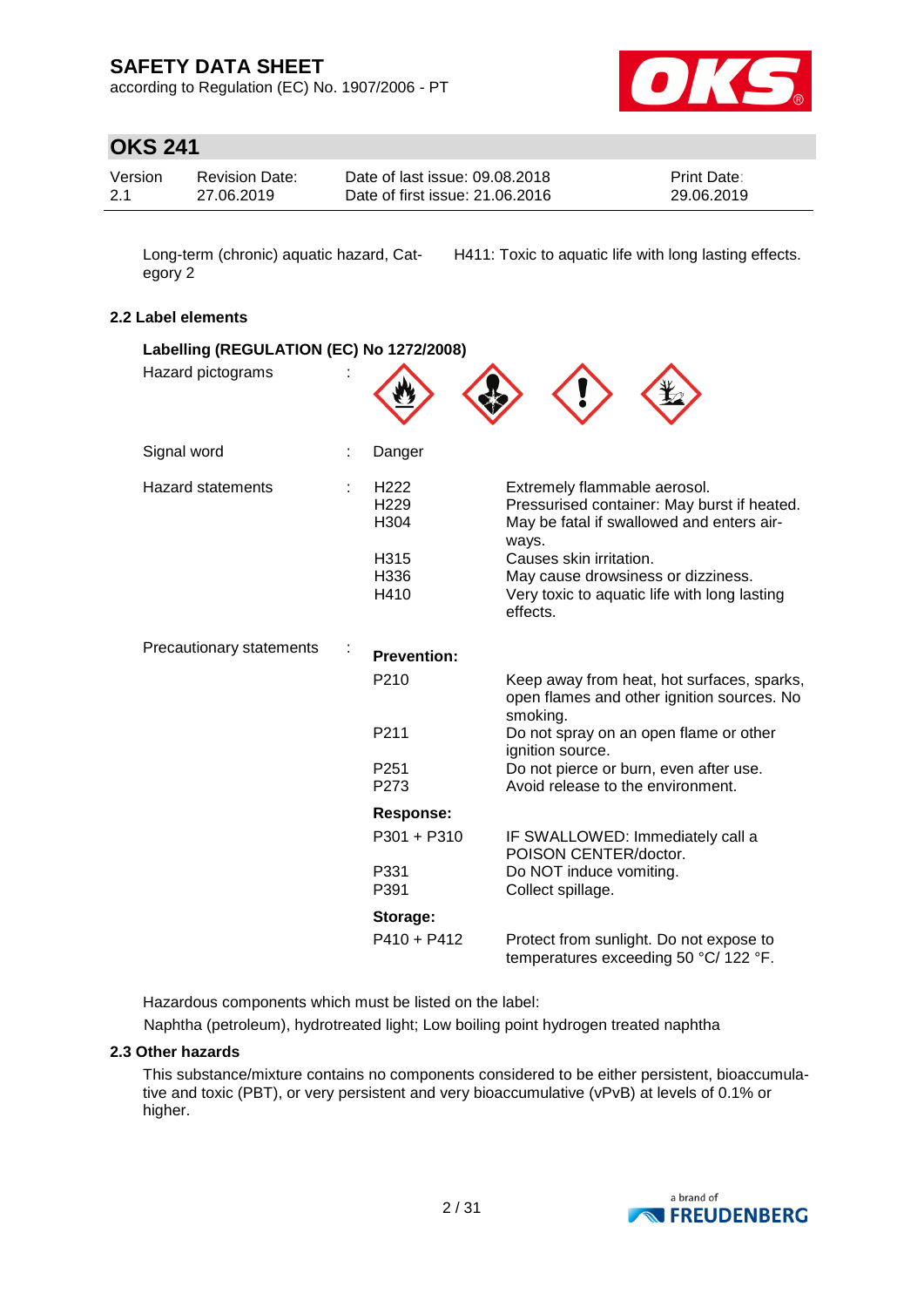according to Regulation (EC) No. 1907/2006 - PT



# **OKS 241**

| Version | <b>Revision Date:</b> | Date of last issue: 09.08.2018  | <b>Print Date:</b> |
|---------|-----------------------|---------------------------------|--------------------|
| 2.1     | 27.06.2019            | Date of first issue: 21,06,2016 | 29.06.2019         |

### **SECTION 3: Composition/information on ingredients**

#### **3.2 Mixtures**

Chemical nature : Active substance with propellant Solvent mixture

### **Hazardous components**

| Chemical name                                                                                       | CAS-No.<br>EC-No.<br>Index-No.<br>Registration number                     | Classification                                                                                                                                | Concentration<br>limits<br>M-Factor<br><b>Notes</b> | Concentration<br>(% w/w) |
|-----------------------------------------------------------------------------------------------------|---------------------------------------------------------------------------|-----------------------------------------------------------------------------------------------------------------------------------------------|-----------------------------------------------------|--------------------------|
| Naphtha (petroleum),<br>hydrotreated light;<br>Low boiling point hy-<br>drogen treated naph-<br>tha | 64742-49-0<br>265-151-9<br>649-328-00-1                                   | Flam. Liq.2; H225<br>Skin Irrit.2; H315<br>STOT SE3; H336<br>Asp. Tox.1; H304<br>Aquatic Chronic2;<br>H411                                    | Note P                                              | $>= 25 - < 30$           |
| copper flakes (coated<br>with aliphatic acid)                                                       | 7440-50-8<br>029-019-01-X                                                 | Acute Tox.4; H302<br>Acute Tox.3; H331<br>Eye Irrit.2; H319<br>Aquatic Acute1;<br>H400<br>Aquatic Chronic1;<br>H410                           | M-Factor: 10/1                                      | $>= 2.5 - <10$           |
| n-hexane                                                                                            | 110-54-3<br>203-777-6<br>601-037-00-0<br>01-2119480412-44-<br><b>XXXX</b> | Flam. Liq.2; H225<br>Skin Irrit.2; H315<br>Repr.2; H361f<br>STOT SE3; H336<br>STOT RE2; H373<br>Asp. Tox.1; H304<br>Aquatic Chronic2;<br>H411 | $>= 5 \%$<br>STOT RE2,<br>H373<br>** ***            | $>= 1 - 2.5$             |
| amines, hydrogenated<br>tallow alkyl                                                                | 61788-45-2<br>262-976-6<br>612-284-00-9                                   | <b>Skin Irrit.2; H315</b><br>Eye Dam.1; H318<br>STOT RE2; H373<br>Asp. Tox.1; H304<br>Aquatic Acute1;<br>H400<br>Aquatic Chronic1;<br>H410    | M-Factor: 10/10                                     | $>= 0,0025 - 5$<br>0,025 |
| Substances with a workplace exposure limit :                                                        |                                                                           |                                                                                                                                               |                                                     |                          |
| dimethyl ether                                                                                      | 115-10-6<br>204-065-8<br>603-019-00-8<br>01-2119472128-37-<br><b>XXXX</b> | Flam. Gas1; H220<br>Press. GasLique-<br>fied gas; H280                                                                                        | Note U (table<br>3.1)                               | $>= 30 - 50$             |
| n-butyl acetate                                                                                     | 123-86-4                                                                  | Flam. Liq.3; H226                                                                                                                             |                                                     | $>= 1 - 10$              |

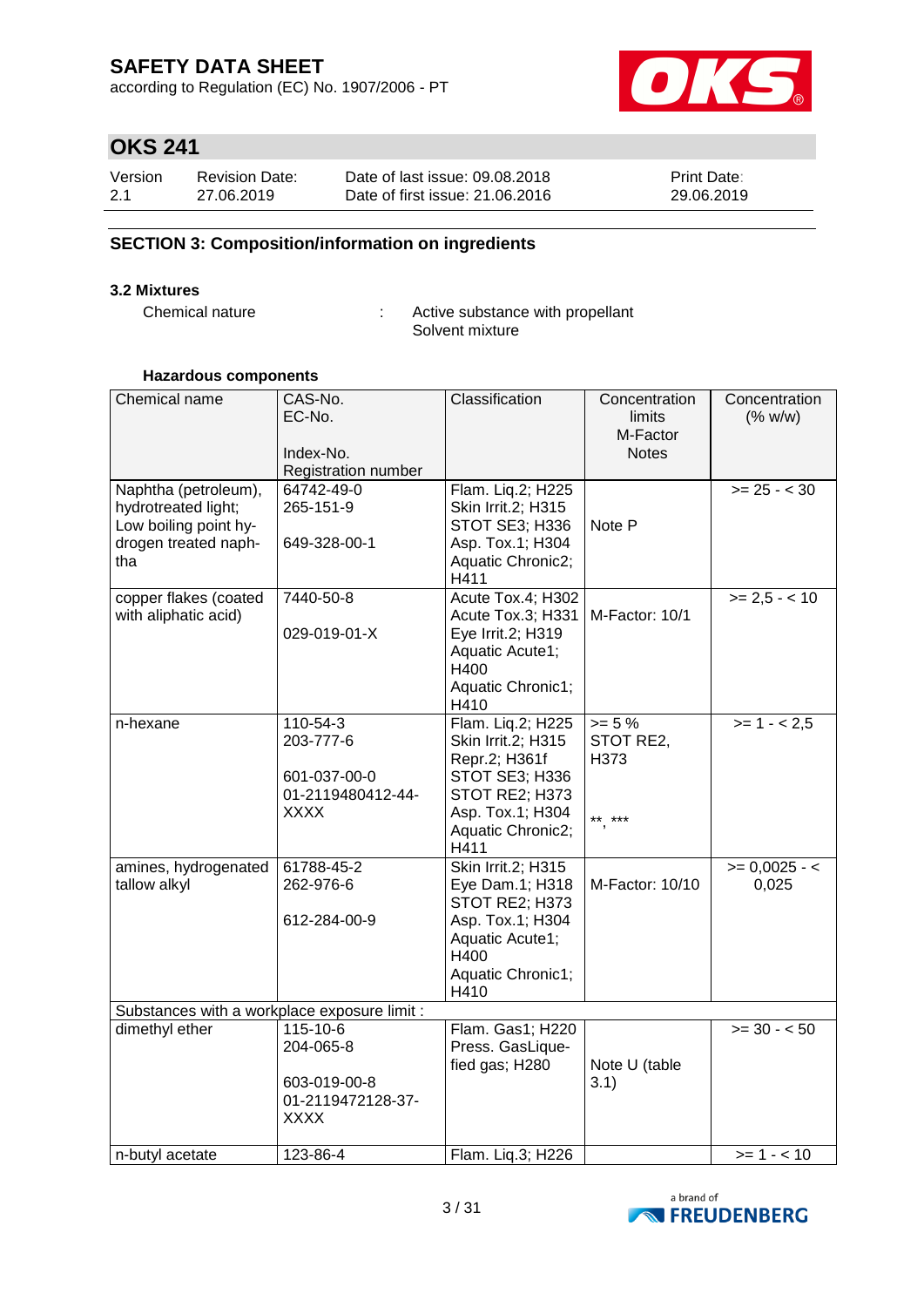according to Regulation (EC) No. 1907/2006 - PT



# **OKS 241**

| Version<br>2.1             | <b>Revision Date:</b><br>27.06.2019 |                                                                                         | Date of last issue: 09.08.2018<br>Date of first issue: 21.06.2016 | Print Date:<br>29.06.2019 |             |
|----------------------------|-------------------------------------|-----------------------------------------------------------------------------------------|-------------------------------------------------------------------|---------------------------|-------------|
| tin                        |                                     | 204-658-1<br>607-025-00-1<br>01-2119485493-29-<br><b>XXXX</b><br>7440-31-5<br>231-141-8 | STOT SE3; H336                                                    |                           | $>= 1 - 10$ |
| molybdenum disul-<br>phide |                                     | 1317-33-5<br>215-263-9                                                                  |                                                                   |                           | $>= 1 - 10$ |

For explanation of abbreviations see section 16.

### **SECTION 4: First aid measures**

#### **4.1 Description of first aid measures**

| If inhaled              | Call a physician or poison control centre immediately.<br>Remove person to fresh air. If signs/symptoms continue, get<br>medical attention.<br>Keep patient warm and at rest.<br>If unconscious, place in recovery position and seek medical<br>advice.<br>Keep respiratory tract clear.<br>If breathing is irregular or stopped, administer artificial respira-<br>tion. |
|-------------------------|---------------------------------------------------------------------------------------------------------------------------------------------------------------------------------------------------------------------------------------------------------------------------------------------------------------------------------------------------------------------------|
| In case of skin contact | Take off all contaminated clothing immediately.<br>Get medical attention immediately if irritation develops and<br>persists.<br>Wash clothing before reuse.<br>Thoroughly clean shoes before reuse.<br>Wash skin thoroughly with soap and water or use recognized<br>skin cleanser.                                                                                       |
| In case of eye contact  | : Rinse immediately with plenty of water, also under the eyelids,<br>for at least 10 minutes.<br>If eye irritation persists, consult a specialist.                                                                                                                                                                                                                        |
| If swallowed            | Move the victim to fresh air.<br>If accidentally swallowed obtain immediate medical attention.<br>Keep respiratory tract clear.<br>Do NOT induce vomiting.<br>Rinse mouth with water.<br>Aspiration hazard if swallowed - can enter lungs and cause                                                                                                                       |

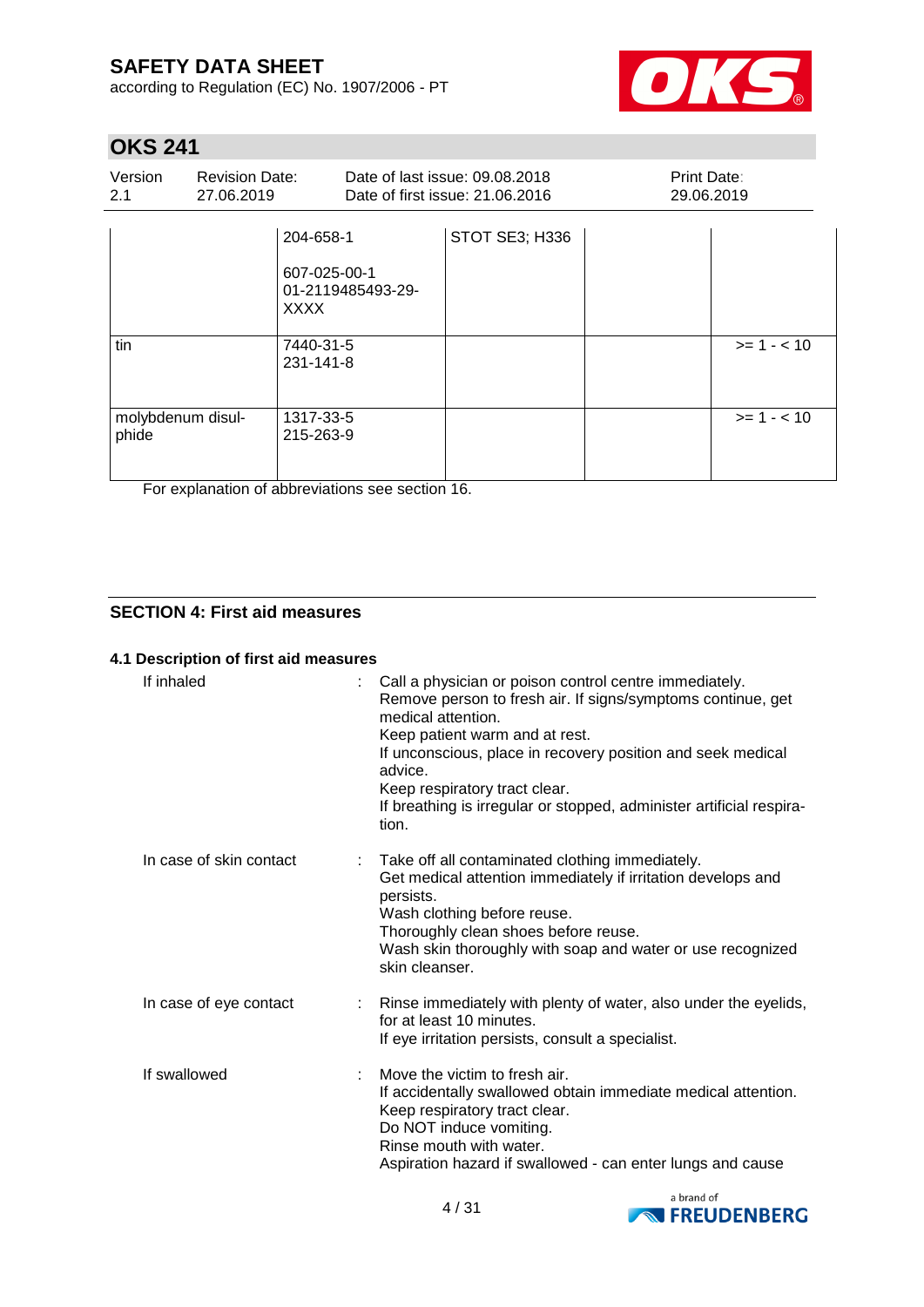according to Regulation (EC) No. 1907/2006 - PT



### **OKS 241**

| Version | <b>Revision Date:</b> | Date of last issue: 09.08.2018  | <b>Print Date:</b> |
|---------|-----------------------|---------------------------------|--------------------|
| 2.1     | 27.06.2019            | Date of first issue: 21,06,2016 | 29.06.2019         |

damage.

### **4.2 Most important symptoms and effects, both acute and delayed**

| Symptoms     | Inhalation may provoke the following symptoms:<br>Unconsciousness<br><b>Dizziness</b><br><b>Drowsiness</b><br>Headache<br>Nausea<br>Tiredness<br>Skin contact may provoke the following symptoms:<br>Erythema |
|--------------|---------------------------------------------------------------------------------------------------------------------------------------------------------------------------------------------------------------|
|              | Aspiration may cause pulmonary oedema and pneumonitis.                                                                                                                                                        |
| <b>Risks</b> | Central nervous system depression<br>Risk of product entering the lungs on vomiting after ingestion.<br>Health injuries may be delayed.<br>Causes skin irritation.                                            |

### **4.3 Indication of any immediate medical attention and special treatment needed**

|  | Treatment |  | Treat symptomatically. |
|--|-----------|--|------------------------|
|--|-----------|--|------------------------|

### **SECTION 5: Firefighting measures**

### **5.1 Extinguishing media**

| Suitable extinguishing media : ABC powder |                         |
|-------------------------------------------|-------------------------|
| Unsuitable extinguishing<br>media         | : High volume water jet |

### **5.2 Special hazards arising from the substance or mixture**

| fighting | Metal oxides<br>Oxides of phosphorus<br>Sulphur oxides                                                                                                                                                               |
|----------|----------------------------------------------------------------------------------------------------------------------------------------------------------------------------------------------------------------------|
|          | Fire Hazard<br>Do not let product enter drains.<br>Contains gas under pressure; may explode if heated.<br>Beware of vapours accumulating to form explosive concentra-<br>tions. Vapours can accumulate in low areas. |

### **5.3 Advice for firefighters**

| Special protective equipment | In the event of fire, wear self-contained breathing apparatus. |
|------------------------------|----------------------------------------------------------------|
| for firefighters             | Use personal protective equipment. Exposure to decomposi-      |

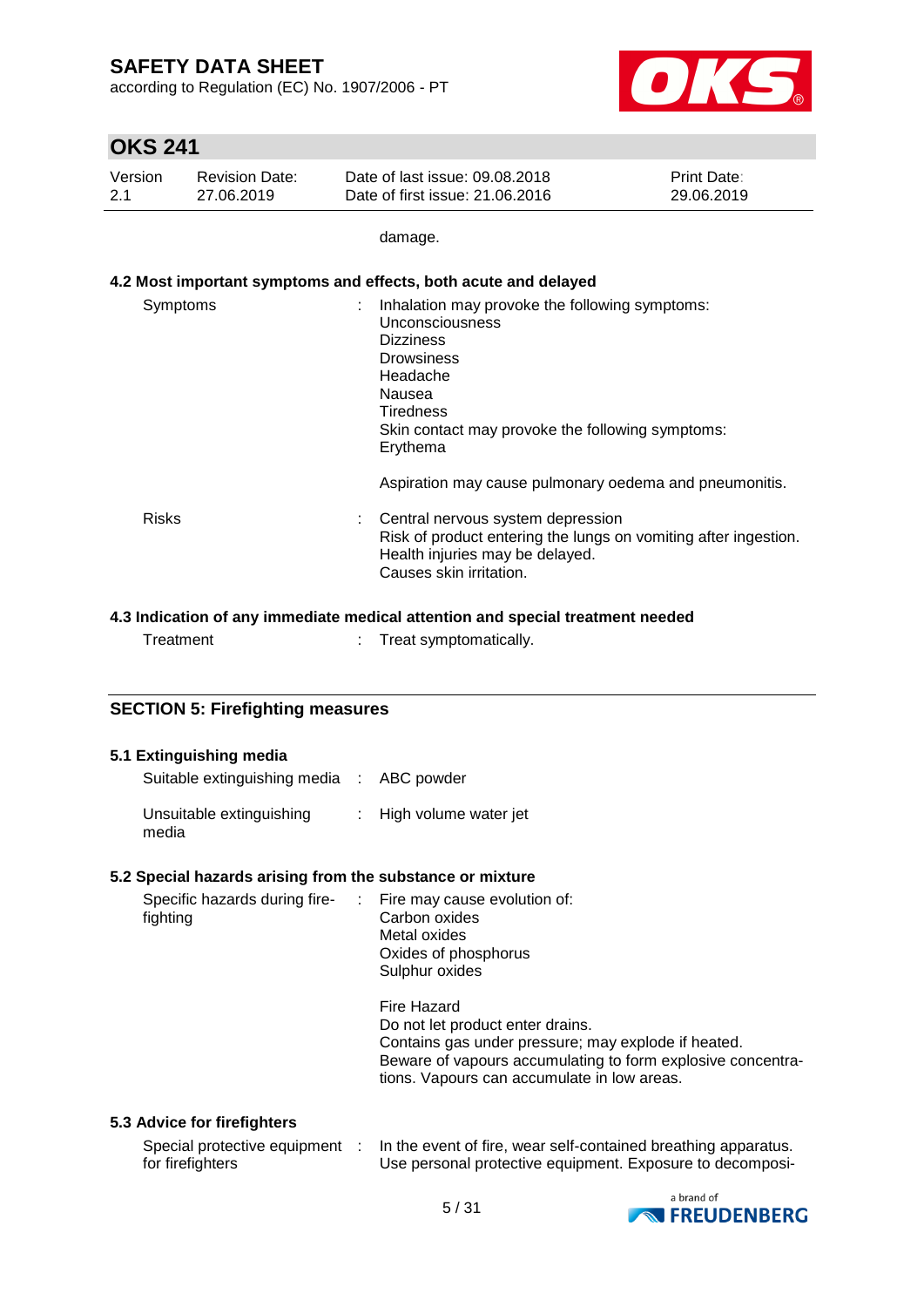according to Regulation (EC) No. 1907/2006 - PT



# **OKS 241**

| Version | <b>Revision Date:</b> | Date of last issue: 09.08.2018                                                                                                                                                                                                         | <b>Print Date:</b> |
|---------|-----------------------|----------------------------------------------------------------------------------------------------------------------------------------------------------------------------------------------------------------------------------------|--------------------|
| 2.1     | 27.06.2019            | Date of first issue: 21.06.2016                                                                                                                                                                                                        | 29.06.2019         |
|         | Further information   | tion products may be a hazard to health.<br>Standard procedure for chemical fires.<br>Collect contaminated fire extinguishing water separately. This<br>must not be discharged into drains.<br>Cool containers/tanks with water spray. |                    |

### **SECTION 6: Accidental release measures**

#### **6.1 Personal precautions, protective equipment and emergency procedures**

| Personal precautions                 | : Evacuate personnel to safe areas.<br>Ensure adequate ventilation.<br>Remove all sources of ignition.<br>Do not breathe vapours or spray mist.<br>Do not breathe dust/ fume/ gas/ mist/ vapours/ spray.<br>Refer to protective measures listed in sections 7 and 8.<br>Only qualified personnel equipped with suitable protective<br>equipment may intervene. |
|--------------------------------------|----------------------------------------------------------------------------------------------------------------------------------------------------------------------------------------------------------------------------------------------------------------------------------------------------------------------------------------------------------------|
| <b>6.2 Environmental precautions</b> |                                                                                                                                                                                                                                                                                                                                                                |
| Environmental precautions            | : Do not allow contact with soil, surface or ground water.<br>Prevent further leakage or spillage if safe to do so.<br>If the product contaminates rivers and lakes or drains inform<br>respective authorities.                                                                                                                                                |

#### **6.3 Methods and material for containment and cleaning up**

| Methods for cleaning up |  | : Contain spillage, and then collect with non-combustible ab-<br>sorbent material, (e.g. sand, earth, diatomaceous earth, ver-<br>miculite) and place in container for disposal according to local<br>/ national regulations (see section 13).<br>Keep in suitable, closed containers for disposal.<br>Non-sparking tools should be used. |
|-------------------------|--|-------------------------------------------------------------------------------------------------------------------------------------------------------------------------------------------------------------------------------------------------------------------------------------------------------------------------------------------|
|-------------------------|--|-------------------------------------------------------------------------------------------------------------------------------------------------------------------------------------------------------------------------------------------------------------------------------------------------------------------------------------------|

### **6.4 Reference to other sections**

For personal protection see section 8.

### **SECTION 7: Handling and storage**

#### **7.1 Precautions for safe handling**

| Advice on safe handling | Do not use in areas without adequate ventilation.<br>Do not breathe vapours or spray mist.<br>In case of insufficient ventilation, wear suitable respiratory<br>equipment.<br>Avoid exposure - obtain special instructions before use.<br>Avoid contact with skin and eyes. |
|-------------------------|-----------------------------------------------------------------------------------------------------------------------------------------------------------------------------------------------------------------------------------------------------------------------------|
|                         | For personal protection see section 8.                                                                                                                                                                                                                                      |

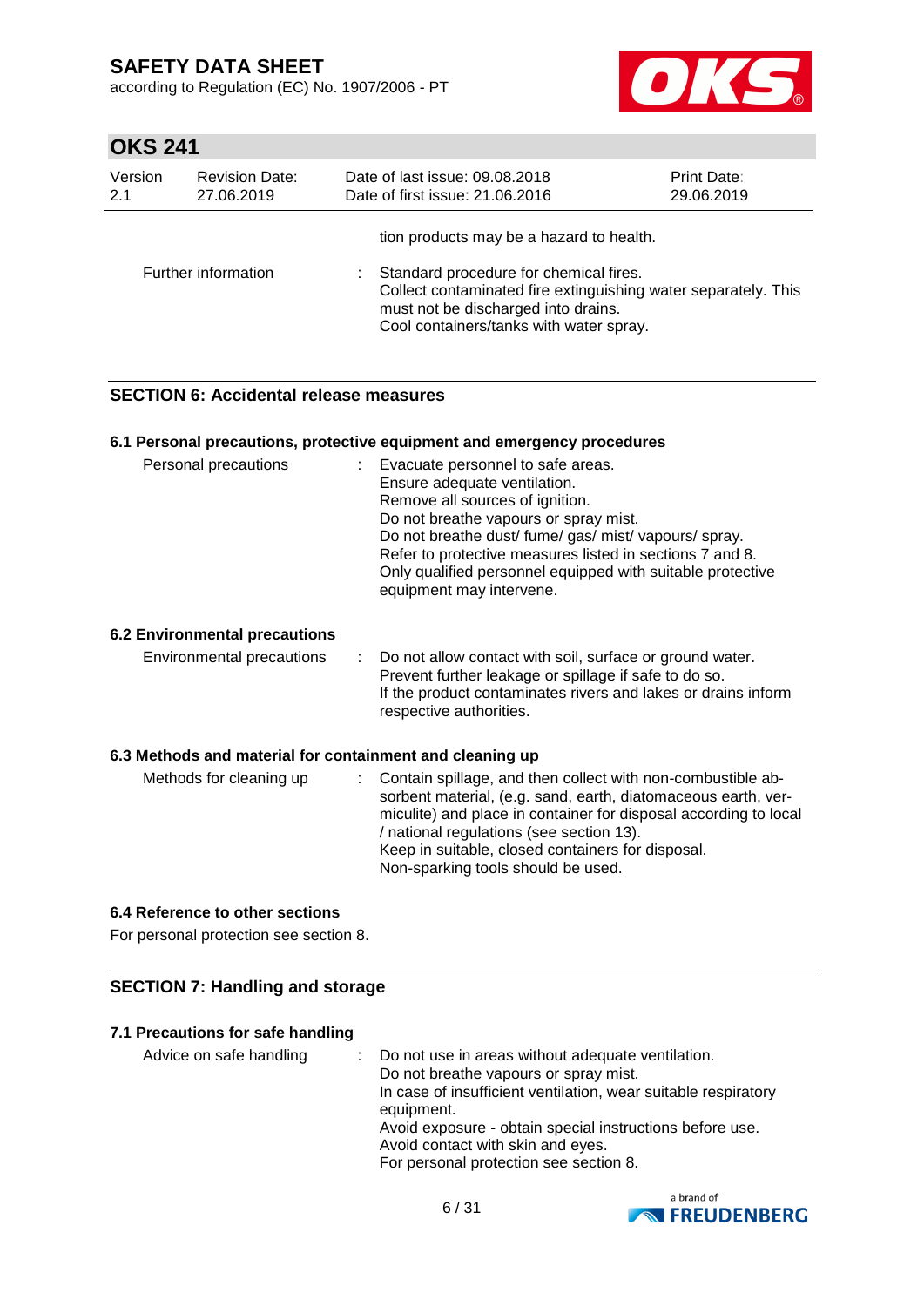according to Regulation (EC) No. 1907/2006 - PT



# **OKS 241**

| Version<br>2.1 | <b>Revision Date:</b><br>27.06.2019              | Date of last issue: 09.08.2018<br>Date of first issue: 21.06.2016                                                                                                                                                                                                                                                                                                                                                                                                                                                                                                                                               | Print Date:<br>29.06.2019 |
|----------------|--------------------------------------------------|-----------------------------------------------------------------------------------------------------------------------------------------------------------------------------------------------------------------------------------------------------------------------------------------------------------------------------------------------------------------------------------------------------------------------------------------------------------------------------------------------------------------------------------------------------------------------------------------------------------------|---------------------------|
|                |                                                  | Keep away from fire, sparks and heated surfaces.<br>Smoking, eating and drinking should be prohibited in the ap-<br>plication area.<br>Wash hands and face before breaks and immediately after<br>handling the product.<br>Do not get in eyes or mouth or on skin.<br>Do not get on skin or clothing.<br>Do not ingest.<br>Do not use sparking tools.<br>These safety instructions also apply to empty packaging which<br>may still contain product residues.<br>Pressurized container: protect from sunlight and do not ex-<br>pose to temperatures exceeding 50 °C. Do not pierce or burn,<br>even after use. |                           |
|                | Hygiene measures                                 | Wash face, hands and any exposed skin thoroughly after<br>handling.                                                                                                                                                                                                                                                                                                                                                                                                                                                                                                                                             |                           |
|                |                                                  | 7.2 Conditions for safe storage, including any incompatibilities                                                                                                                                                                                                                                                                                                                                                                                                                                                                                                                                                |                           |
|                | Requirements for storage<br>areas and containers | BEWARE: Aerosol is pressurized. Keep away from direct sun<br>exposure and temperatures over 50 °C. Do not open by force<br>or throw into fire even after use. Do not spray on flames or<br>red-hot objects. Store in accordance with the particular na-<br>tional regulations.                                                                                                                                                                                                                                                                                                                                  |                           |
|                | 7.3 Specific end use(s)                          |                                                                                                                                                                                                                                                                                                                                                                                                                                                                                                                                                                                                                 |                           |
|                | Specific use(s)                                  | Specific instructions for handling, not required.                                                                                                                                                                                                                                                                                                                                                                                                                                                                                                                                                               |                           |

### **SECTION 8: Exposure controls/personal protection**

### **8.1 Control parameters**

### **Occupational Exposure Limits**

| Components          | CAS-No.                                                   | Value type (Form<br>of exposure) | Control parameters       | <b>Basis</b>                      |
|---------------------|-----------------------------------------------------------|----------------------------------|--------------------------|-----------------------------------|
| dimethyl ether      | $115 - 10 - 6$                                            | <b>TWA</b>                       | 1.000 ppm<br>1.920 mg/m3 | 2000/39/EC<br>$(2000-06-16)$      |
| Further information | Indicative                                                |                                  |                          |                                   |
|                     |                                                           | <b>TWA</b>                       | 1.000 ppm<br>1.920 mg/m3 | PT DL<br>305/2007<br>(2007-08-24) |
| n-butyl acetate     | 123-86-4                                                  | VLE-MP                           | 150 ppm                  | PT OEL<br>(2007-03-26)            |
| Further information | irritation of the upper respiratory tract, Eye irritation |                                  |                          |                                   |
|                     |                                                           | VLE CD                           | 200 ppm                  | PT OEL<br>(2007-03-26)            |
| Further information | irritation of the upper respiratory tract, Eye irritation |                                  |                          |                                   |
| tin                 | 7440-31-5                                                 | VLE-MP                           | $2 \text{ mg/m}$         | PT OEL                            |

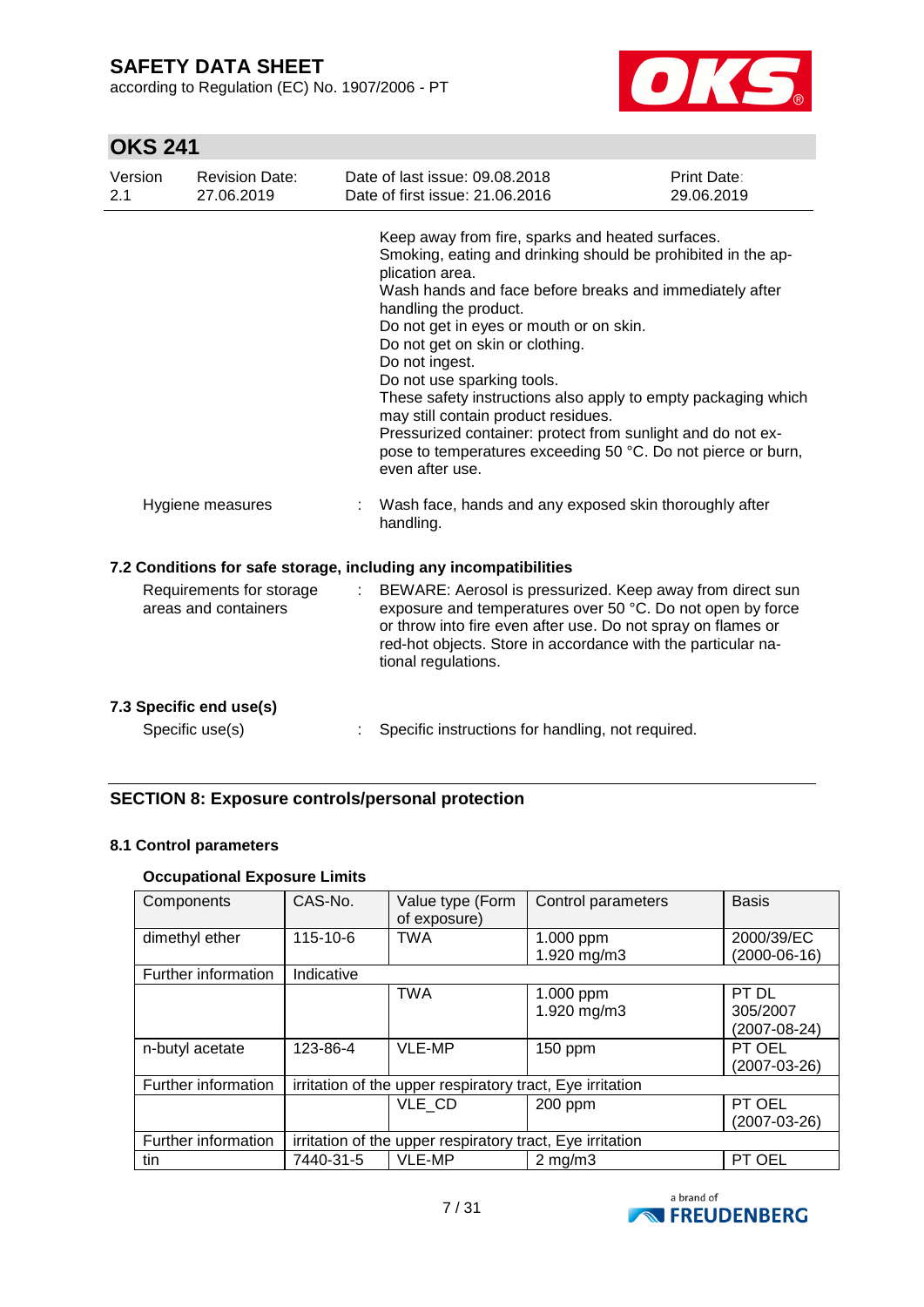according to Regulation (EC) No. 1907/2006 - PT



# **OKS 241**

| Version<br>Date of last issue: 09.08.2018<br><b>Revision Date:</b><br>Date of first issue: 21.06.2016<br>2.1<br>27.06.2019 | <b>Print Date:</b><br>29.06.2019 |
|----------------------------------------------------------------------------------------------------------------------------|----------------------------------|
|----------------------------------------------------------------------------------------------------------------------------|----------------------------------|

|                     |                                                                                |                 |                                                                                  | $(2014 - 11 - 14)$ |  |
|---------------------|--------------------------------------------------------------------------------|-----------------|----------------------------------------------------------------------------------|--------------------|--|
| Further information | Pneumoconiosis (or Stannosis), Included by specific national legislation or by |                 |                                                                                  |                    |  |
|                     | not transposed communitary legilation                                          |                 |                                                                                  |                    |  |
|                     |                                                                                | <b>TWA</b>      | $2$ mg/m $3$                                                                     | PT DL              |  |
|                     |                                                                                |                 | (Tin)                                                                            | 305/2007           |  |
|                     |                                                                                |                 |                                                                                  | $(2007 - 08 - 24)$ |  |
|                     |                                                                                | <b>TWA</b>      | $2$ mg/m $3$                                                                     | 91/322/EEC         |  |
|                     |                                                                                |                 | (Tin)                                                                            | (1991-07-05)       |  |
| Further information | limited                                                                        |                 | Indicative, Existing scientific data on health effects appear to be particularly |                    |  |
| molybdenum di-      | 1317-33-5                                                                      | VLE-MP (Inhala- | 10 mg/m3                                                                         | PT OEL             |  |
| sulphide            |                                                                                | ble fraction)   | (Molybdenum)                                                                     | $(2014 - 11 - 14)$ |  |
|                     |                                                                                | VLE-MP (Respir- | $3$ mg/m $3$                                                                     | PT OEL             |  |
|                     |                                                                                | able fraction)  | (Molybdenum)                                                                     | $(2014 - 11 - 14)$ |  |
| n-hexane            | 110-54-3                                                                       | TWA             | 20 ppm                                                                           | 2006/15/EC         |  |
|                     |                                                                                |                 | 72 mg/m3                                                                         | $(2006 - 02 - 09)$ |  |
| Further information | Indicative                                                                     |                 |                                                                                  |                    |  |
|                     |                                                                                | <b>VLE-MP</b>   | 50 ppm                                                                           | PT OEL             |  |
|                     |                                                                                |                 |                                                                                  | $(2007-03-26)$     |  |
| Further information |                                                                                |                 | Included by specific national legislation or by not transposed communitary       |                    |  |
|                     |                                                                                |                 | legilation, Danger for absorption by the skin, Identification of substances for  |                    |  |
|                     | which biological exposure values are available. There are two types: IBE A     |                 |                                                                                  |                    |  |
|                     | refers to acetylcholinesterase inhibitors pesticides and IBE M to metahaemo-   |                 |                                                                                  |                    |  |
|                     | glibine inductors., impairment of central nervous system, Eye irritation, pe-  |                 |                                                                                  |                    |  |
|                     | ripheric neuropathy                                                            |                 |                                                                                  |                    |  |
|                     |                                                                                | TWA             | 20 ppm                                                                           | PT DL              |  |
|                     |                                                                                |                 | 72 mg/m3                                                                         | 305/2007           |  |
|                     |                                                                                |                 |                                                                                  | (2007-08-24)       |  |

### **Biological occupational exposure limits**

| Substance name | CAS-No.  | Control parameters                        | Sampling time                                                       | Basis            |
|----------------|----------|-------------------------------------------|---------------------------------------------------------------------|------------------|
| n-hexane       | 110-54-3 | 2.5-Hexanedione:<br>$0.4$ mg/l<br>(Urine) | At the end of the<br>shift and at the end<br>of the working<br>week | <b>PT NP1796</b> |

### **Derived No Effect Level (DNEL) according to Regulation (EC) No. 1907/2006:**

| Substance name                                                                                      | End Use | Exposure routes | Potential health ef-<br>fects | Value          |
|-----------------------------------------------------------------------------------------------------|---------|-----------------|-------------------------------|----------------|
| dimethyl ether                                                                                      | Workers | Inhalation      | Long-term exposure            | 1894 mg/m3     |
| Naphtha (petroleum),<br>hydrotreated light;<br>Low boiling point hy-<br>drogen treated naph-<br>tha | Workers | Inhalation      | Long-term systemic<br>effects | 1300 mg/m3     |
|                                                                                                     | Workers | Inhalation      | Long-term local ef-<br>fects  | 840 mg/m3      |
|                                                                                                     | Workers | Inhalation      | Acute local effects           | 1100 mg/m3     |
| Benzene, mono-C10-<br>13-alkyl derivs., distn.                                                      | Workers | Inhalation      | Long-term systemic<br>effects | $3,2$ mg/m $3$ |

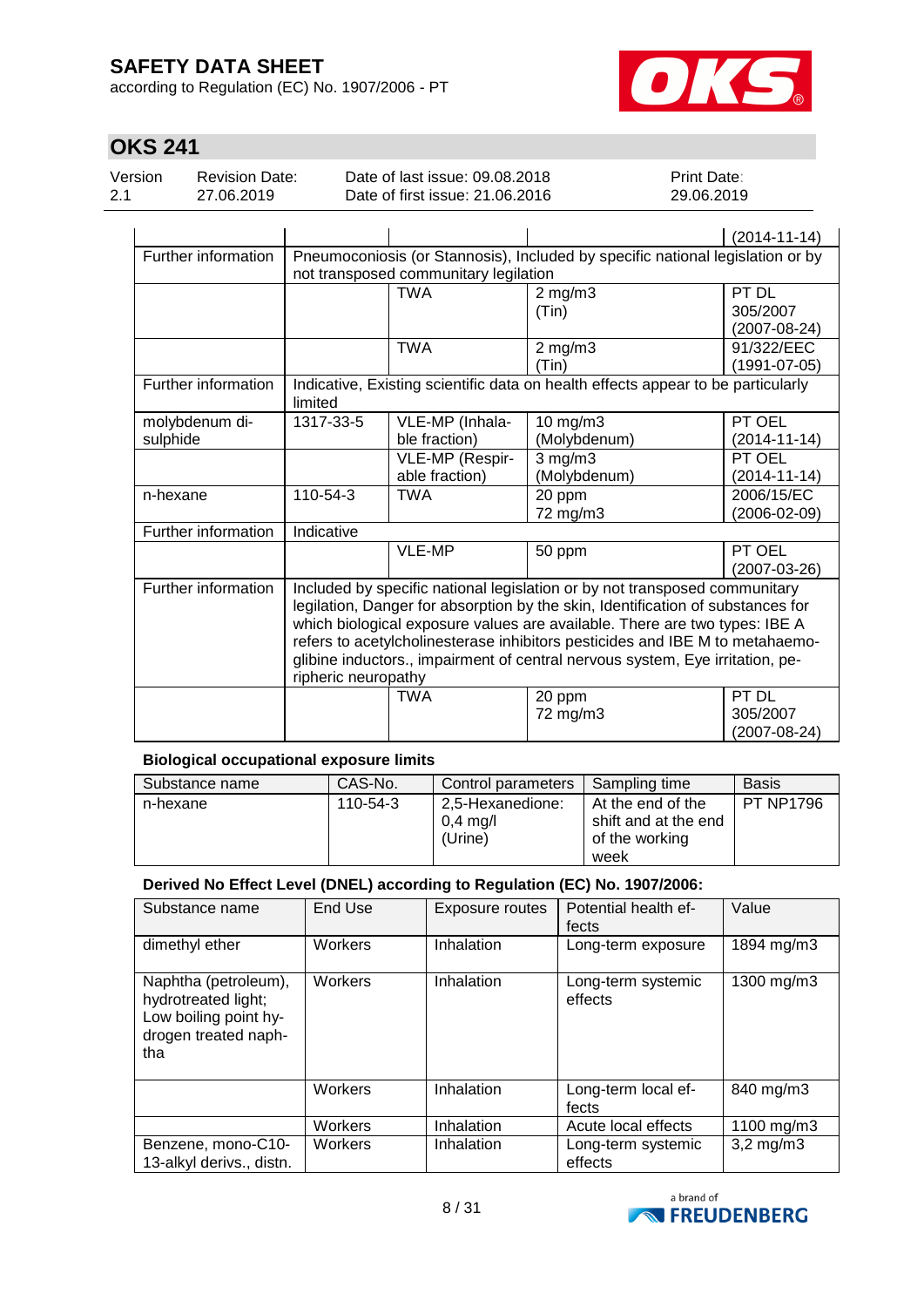according to Regulation (EC) No. 1907/2006 - PT



# **OKS 241**

| Version | <b>Revision Date:</b> | Date of last issue: 09.08.2018  | <b>Print Date:</b> |
|---------|-----------------------|---------------------------------|--------------------|
| 2.1     | 27.06.2019            | Date of first issue: 21,06,2016 | 29.06.2019         |

| residues |                |              |                               |                       |
|----------|----------------|--------------|-------------------------------|-----------------------|
|          | Workers        | Skin contact | Long-term systemic<br>effects | $4,3$ mg/kg<br>bw/day |
| n-hexane | Workers        | Inhalation   | Long-term systemic<br>effects | 75 mg/m3              |
|          | <b>Workers</b> | Skin contact | Long-term systemic<br>effects | 11 $mg/kg$            |

#### **Predicted No Effect Concentration (PNEC) according to Regulation (EC) No. 1907/2006:**

| Substance name                                         | <b>Environmental Compartment</b>                          | Value                     |
|--------------------------------------------------------|-----------------------------------------------------------|---------------------------|
| dimethyl ether                                         | Fresh water                                               | $0,155$ mg/l              |
|                                                        | Marine water                                              | $0,016$ mg/l              |
|                                                        | Sewage treatment plant                                    | 160 mg/l                  |
|                                                        | Fresh water sediment                                      | $0,681$ mg/kg             |
|                                                        | Marine sediment                                           | 0,069 mg/kg               |
|                                                        | Soil                                                      | 0,045 mg/kg               |
| Benzene, mono-C10-13-alkyl<br>derivs., distn. residues | Fresh water                                               | $0,001$ mg/l              |
|                                                        | Intermittent use/release                                  | $0,001$ mg/l              |
|                                                        | Marine water                                              | $0$ mg/l                  |
|                                                        | Microbiological Activity in Sewage Treat-<br>ment Systems | $2$ mg/l                  |
|                                                        | Fresh water sediment                                      | $1,65$ mg/kg              |
|                                                        | Marine sediment                                           | $0,165$ mg/kg             |
|                                                        | Soil                                                      | $\overline{0,}$ 329 mg/kg |

### **8.2 Exposure controls**

### **Engineering measures**

Use only in an area equipped with explosion proof exhaust ventilation. Handle only in a place equipped with local exhaust (or other appropriate exhaust).

| Personal protective equipment                   |                                                                                                                                                                                                                                                                                                                                        |
|-------------------------------------------------|----------------------------------------------------------------------------------------------------------------------------------------------------------------------------------------------------------------------------------------------------------------------------------------------------------------------------------------|
| Eye protection                                  | Safety glasses with side-shields conforming to EN166                                                                                                                                                                                                                                                                                   |
| Hand protection<br>Material<br>Protective index | butyl-rubber<br>$\therefore$ Class 1                                                                                                                                                                                                                                                                                                   |
| Remarks                                         | Wear protective gloves. The selected protective gloves have<br>to satisfy the specifications of Regulation (EU) 2016/425 and<br>the standard EN 374 derived from it. The break through time<br>depends amongst other things on the material, the thickness<br>and the type of glove and therefore has to be measured for<br>each case. |
| Respiratory protection                          | Use respiratory protection unless adequate local exhaust<br>ventilation is provided or exposure assessment demonstrates<br>that exposures are within recommended exposure guidelines.<br>Short term only                                                                                                                               |

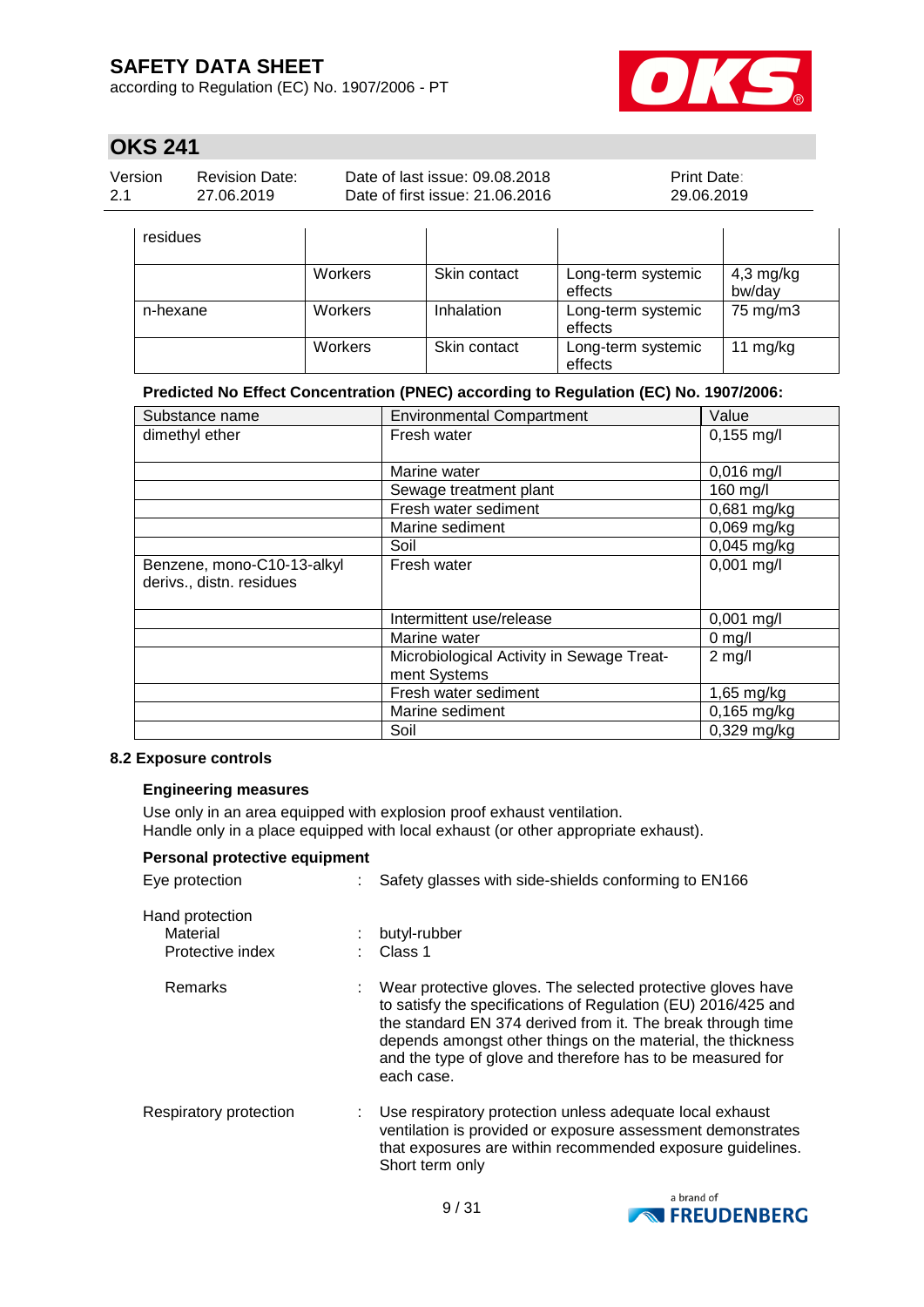according to Regulation (EC) No. 1907/2006 - PT



# **OKS 241**

| Version<br>2.1 | <b>Revision Date:</b><br>27.06.2019 | Date of last issue: 09.08.2018<br>Date of first issue: 21.06.2016                                                                                                                                                                                                                                             | Print Date:<br>29.06.2019 |
|----------------|-------------------------------------|---------------------------------------------------------------------------------------------------------------------------------------------------------------------------------------------------------------------------------------------------------------------------------------------------------------|---------------------------|
| Filter type    |                                     | Filter type A-P                                                                                                                                                                                                                                                                                               |                           |
|                | Protective measures                 | The type of protective equipment must be selected according<br>to the concentration and amount of the dangerous substance<br>at the specific workplace.<br>Choose body protection in relation to its type, to the concen-<br>tration and amount of dangerous substances, and to the spe-<br>cific work-place. |                           |

### **SECTION 9: Physical and chemical properties**

#### **9.1 Information on basic physical and chemical properties**

| Appearance                  | ÷  | aerosol                                     |
|-----------------------------|----|---------------------------------------------|
| Colour                      | t  | red brown                                   |
| Odour                       | t  | solvent-like                                |
| <b>Odour Threshold</b>      | ÷  | No data available                           |
|                             |    |                                             |
| pH                          | İ, | Not applicable                              |
| Melting point/range         | ÷  | No data available                           |
| Boiling point/boiling range |    | : $< -20$ °C<br>(1.013 hPa)                 |
| Flash point                 | ÷. | $<$ -20 $^{\circ}$ C<br>Method: Abel-Pensky |
| Evaporation rate            | ÷  | No data available                           |
| Flammability (solid, gas)   | ÷  | Extremely flammable aerosol.                |
| Upper explosion limit       | ÷. | 26,2 %(V)                                   |
| Lower explosion limit       | t  | $0,6\%$ (V)                                 |
| Vapour pressure             | Ì. | 4.600 hPa (20 °C)                           |
| Relative vapour density     | ÷  | No data available                           |
| Density                     | t. | 0,82 g/cm3<br>(20 °C)                       |
| <b>Bulk density</b>         | ÷  | No data available                           |

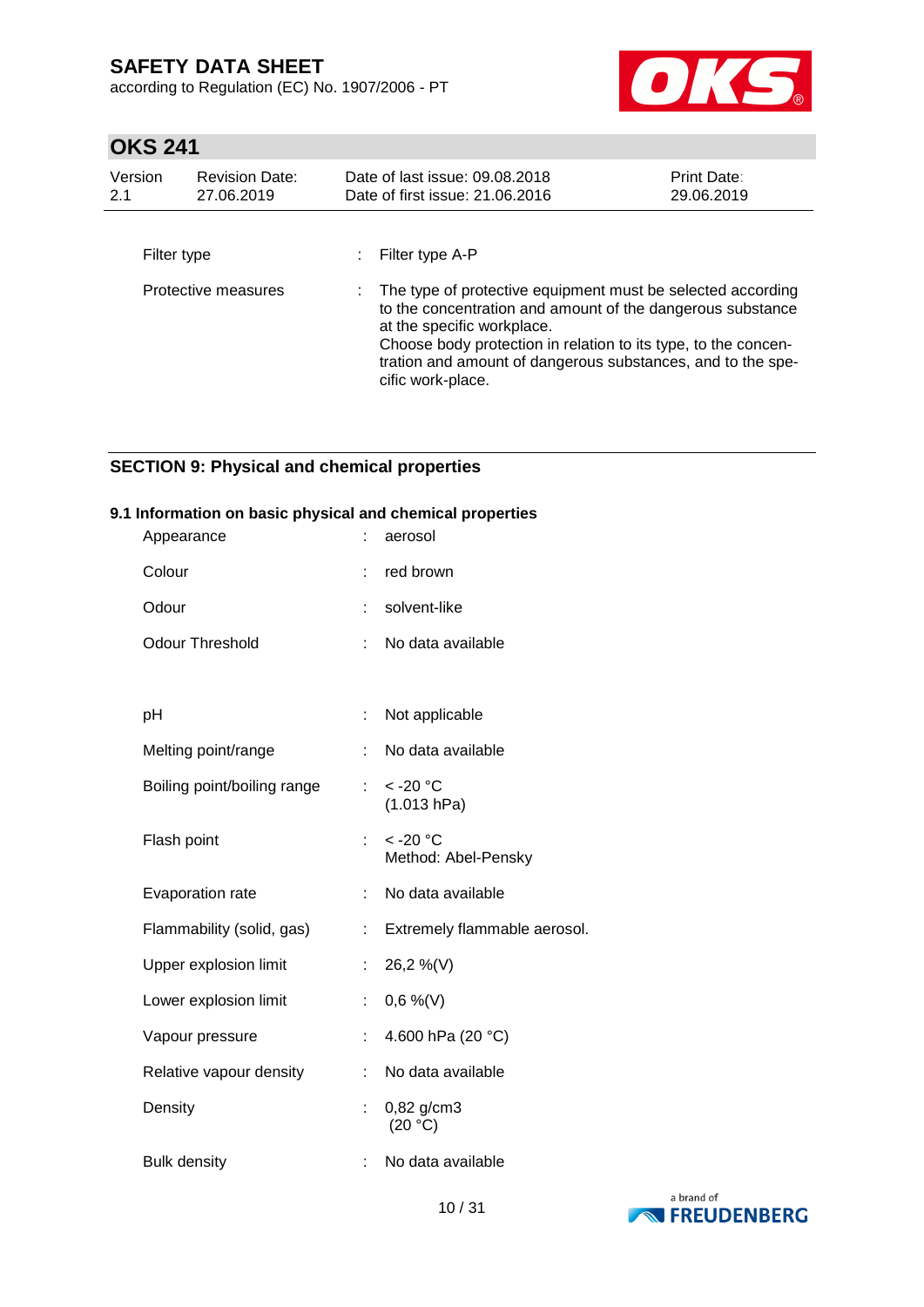according to Regulation (EC) No. 1907/2006 - PT



# **OKS 241**

| Version<br>2.1 |               | <b>Revision Date:</b><br>27.06.2019        |   | Date of last issue: 09.08.2018<br>Date of first issue: 21,06,2016 | Print Date:<br>29.06.2019 |
|----------------|---------------|--------------------------------------------|---|-------------------------------------------------------------------|---------------------------|
|                |               | Solubility(ies)<br>Water solubility        | ÷ | insoluble                                                         |                           |
|                |               | Solubility in other solvents               | ÷ | No data available                                                 |                           |
|                |               | Partition coefficient: n-<br>octanol/water |   | No data available                                                 |                           |
|                |               | Auto-ignition temperature                  | ÷ | No data available                                                 |                           |
|                |               | Decomposition temperature                  | ÷ | No data available                                                 |                           |
|                | Viscosity     | Viscosity, dynamic                         | ÷ | No data available                                                 |                           |
|                |               | Viscosity, kinematic                       |   | $<$ 20,5 mm2/s (40 °C)                                            |                           |
|                |               | <b>Explosive properties</b>                |   | Not explosive                                                     |                           |
|                |               | Oxidizing properties                       |   | No data available                                                 |                           |
|                |               | 9.2 Other information                      |   |                                                                   |                           |
|                |               | Sublimation point                          | ÷ | No data available                                                 |                           |
|                |               | Metal corrosion rate                       | ÷ | Not corrosive to metals                                           |                           |
|                | Self-ignition |                                            |   | No data available                                                 |                           |

### **SECTION 10: Stability and reactivity**

| <b>10.1 Reactivity</b><br>No hazards to be specially mentioned. |                                                               |
|-----------------------------------------------------------------|---------------------------------------------------------------|
| 10.2 Chemical stability<br>Stable under normal conditions.      |                                                               |
| 10.3 Possibility of hazardous reactions                         |                                                               |
| Hazardous reactions                                             | : No dangerous reaction known under conditions of normal use. |
| 10.4 Conditions to avoid                                        |                                                               |
| Conditions to avoid                                             | : Heat, flames and sparks.                                    |
| 10.5 Incompatible materials                                     |                                                               |
| Materials to avoid                                              | Oxidizing agents                                              |

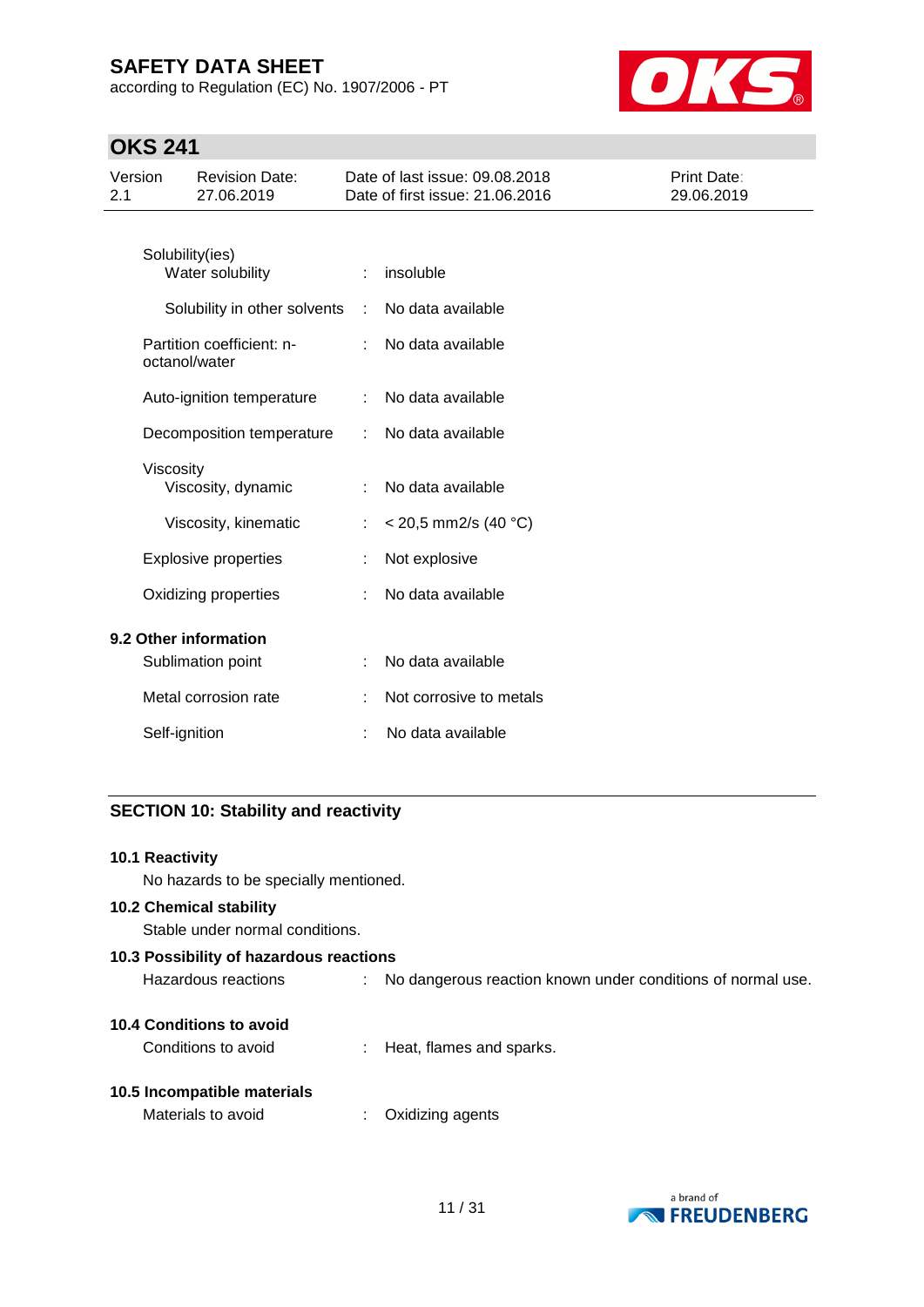according to Regulation (EC) No. 1907/2006 - PT



# **OKS 241**

| Version | <b>Revision Date:</b> | Date of last issue: 09.08.2018  | <b>Print Date:</b> |
|---------|-----------------------|---------------------------------|--------------------|
| 2.1     | 27.06.2019            | Date of first issue: 21.06.2016 | 29.06.2019         |

### **10.6 Hazardous decomposition products**

No decomposition if stored and applied as directed.

### **SECTION 11: Toxicological information**

### **11.1 Information on toxicological effects**

| <b>Acute toxicity</b>                     |                                                                                                                                                                              |
|-------------------------------------------|------------------------------------------------------------------------------------------------------------------------------------------------------------------------------|
| <b>Product:</b><br>Acute oral toxicity    | Acute toxicity estimate: > 2.000 mg/kg<br>Method: Calculation method                                                                                                         |
|                                           | Remarks: Effects due to ingestion may include:                                                                                                                               |
|                                           | Symptoms: Central nervous system depression                                                                                                                                  |
| Acute inhalation toxicity<br>÷            | Acute toxicity estimate: > 5 mg/l<br>Exposure time: 4 h<br>Test atmosphere: dust/mist<br>Method: Calculation method                                                          |
|                                           | Remarks: Respiration of solvent vapour may cause dizziness.                                                                                                                  |
|                                           | Symptoms: Inhalation may provoke the following symptoms:,<br>Respiratory disorder, Dizziness, Drowsiness, Vomiting, Fa-<br>tigue, Vertigo, Central nervous system depression |
| Acute dermal toxicity<br>t.               | Remarks: Prolonged or repeated skin contact with liquid may<br>cause defatting resulting in drying, redness and possible blis-<br>tering.                                    |
|                                           | Symptoms: Redness, Local irritation, Skin disorders                                                                                                                          |
| Components:                               |                                                                                                                                                                              |
|                                           | Naphtha (petroleum), hydrotreated light; Low boiling point hydrogen treated naphtha:                                                                                         |
| Acute oral toxicity<br>t.                 | LD50 (Rat): $> 5.000$ mg/kg<br>Method: OECD Test Guideline 401<br>GLP: yes                                                                                                   |
| Acute inhalation toxicity                 | : $LC50 (Rat): > 25,2$ mg/l<br>Exposure time: 4 h<br>Test atmosphere: vapour<br>Assessment: The substance or mixture has no acute inhala-<br>tion toxicity                   |
| Acute dermal toxicity<br>$\mathbb{Z}^n$ . | LD50 (Rabbit): $> 2.000$ mg/kg<br>Method: OECD Test Guideline 402<br>GLP: yes<br>Assessment: The substance or mixture has no acute dermal                                    |

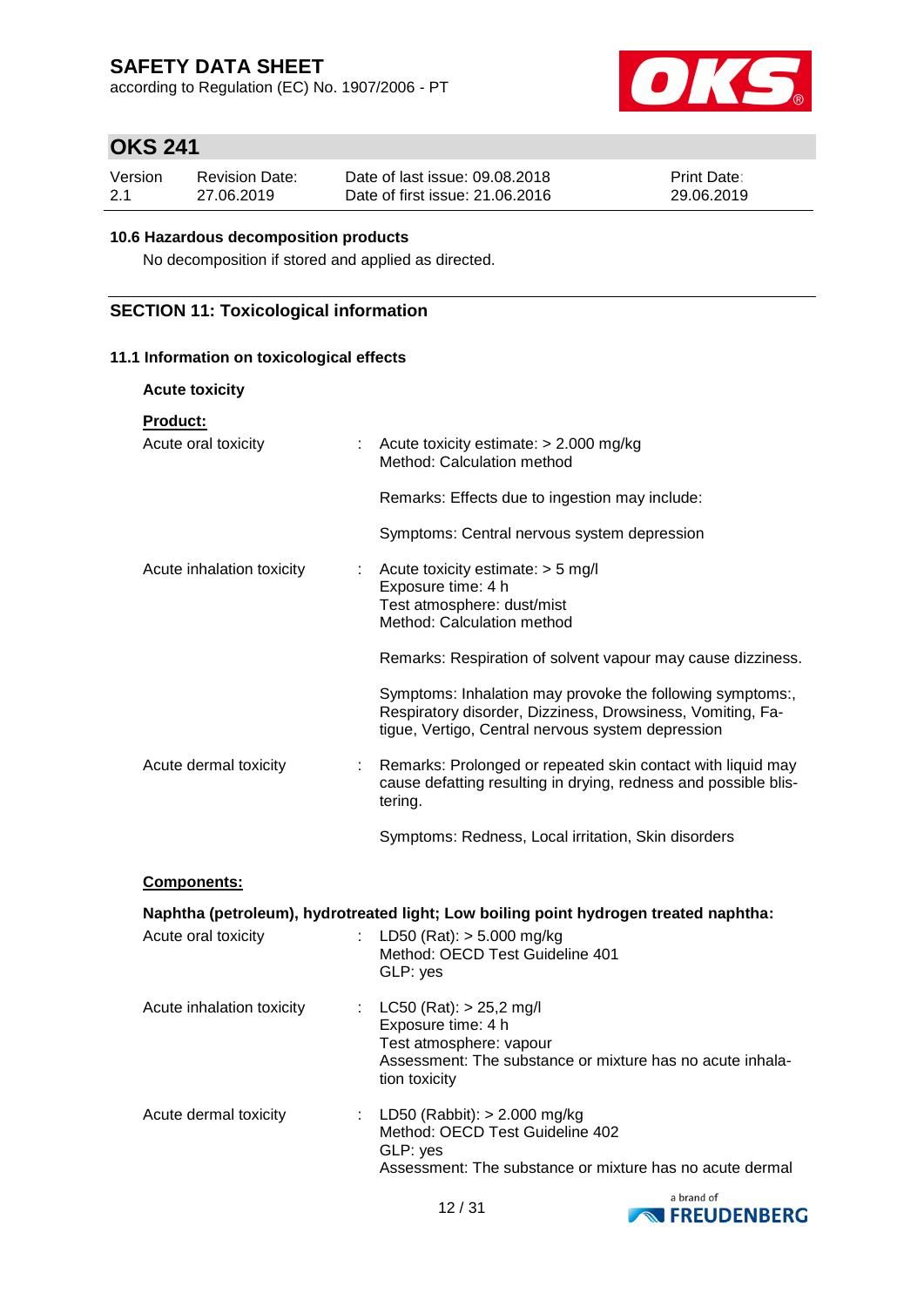according to Regulation (EC) No. 1907/2006 - PT



| <b>OKS 241</b> |                                                           |    |                                                                                                                                                                     |                                  |
|----------------|-----------------------------------------------------------|----|---------------------------------------------------------------------------------------------------------------------------------------------------------------------|----------------------------------|
| Version<br>2.1 | <b>Revision Date:</b><br>27.06.2019                       |    | Date of last issue: 09.08.2018<br>Date of first issue: 21.06.2016                                                                                                   | <b>Print Date:</b><br>29.06.2019 |
|                |                                                           |    | toxicity                                                                                                                                                            |                                  |
|                | copper flakes (coated with aliphatic acid):               |    |                                                                                                                                                                     |                                  |
|                | Acute oral toxicity                                       |    | : Acute toxicity estimate: 500,0 mg/kg<br>Method: Converted acute toxicity point estimate                                                                           |                                  |
|                |                                                           |    | LD50 (Rat, male and female): 300 - 500 mg/kg<br>Method: OECD Test Guideline 423<br>Assessment: The component/mixture is moderately toxic after<br>single ingestion. |                                  |
|                | Acute inhalation toxicity                                 | ÷. | LC50 (Rat, male): 0,7 mg/l<br>Exposure time: 4 h<br>Test atmosphere: dust/mist<br>Method: OECD Test Guideline 403                                                   |                                  |
|                | Acute dermal toxicity                                     |    | : LD50 (Rat, male and female): $> 2.000$ mg/kg<br>Assessment: The substance or mixture has no acute dermal<br>toxicity                                              |                                  |
|                | n-hexane:                                                 |    |                                                                                                                                                                     |                                  |
|                | Acute oral toxicity                                       |    | : LD50 (Rat): $>$ 5.000 mg/kg<br>Method: OECD Test Guideline 401                                                                                                    |                                  |
|                | Acute inhalation toxicity                                 |    | LC50 (Rat): 259,35 mg/l<br>Exposure time: 4 h<br>Test atmosphere: vapour<br>Method: OECD Test Guideline 403                                                         |                                  |
|                | Acute dermal toxicity                                     |    | : LD50 (Rabbit): 3.350 mg/kg<br>Method: OECD Test Guideline 402<br>Assessment: The substance or mixture has no acute dermal<br>toxicity                             |                                  |
|                |                                                           |    |                                                                                                                                                                     |                                  |
|                | amines, hydrogenated tallow alkyl:<br>Acute oral toxicity |    | : LD50 (Rat): $> 2.000$ mg/kg<br>Method: OECD Test Guideline 401<br>GLP: yes<br>Assessment: The substance or mixture has no acute oral tox-                         |                                  |
|                |                                                           |    | icity                                                                                                                                                               |                                  |
|                | Acute dermal toxicity                                     |    | : LD50 (Rat): $> 2.000$ mg/kg<br>Method: OECD Test Guideline 402<br>GLP: yes                                                                                        |                                  |
|                | dimethyl ether:                                           |    |                                                                                                                                                                     |                                  |
|                | Acute inhalation toxicity                                 |    | : LC50 (Rat): 309 mg/l<br>Exposure time: 4 h<br>Test atmosphere: gas                                                                                                |                                  |

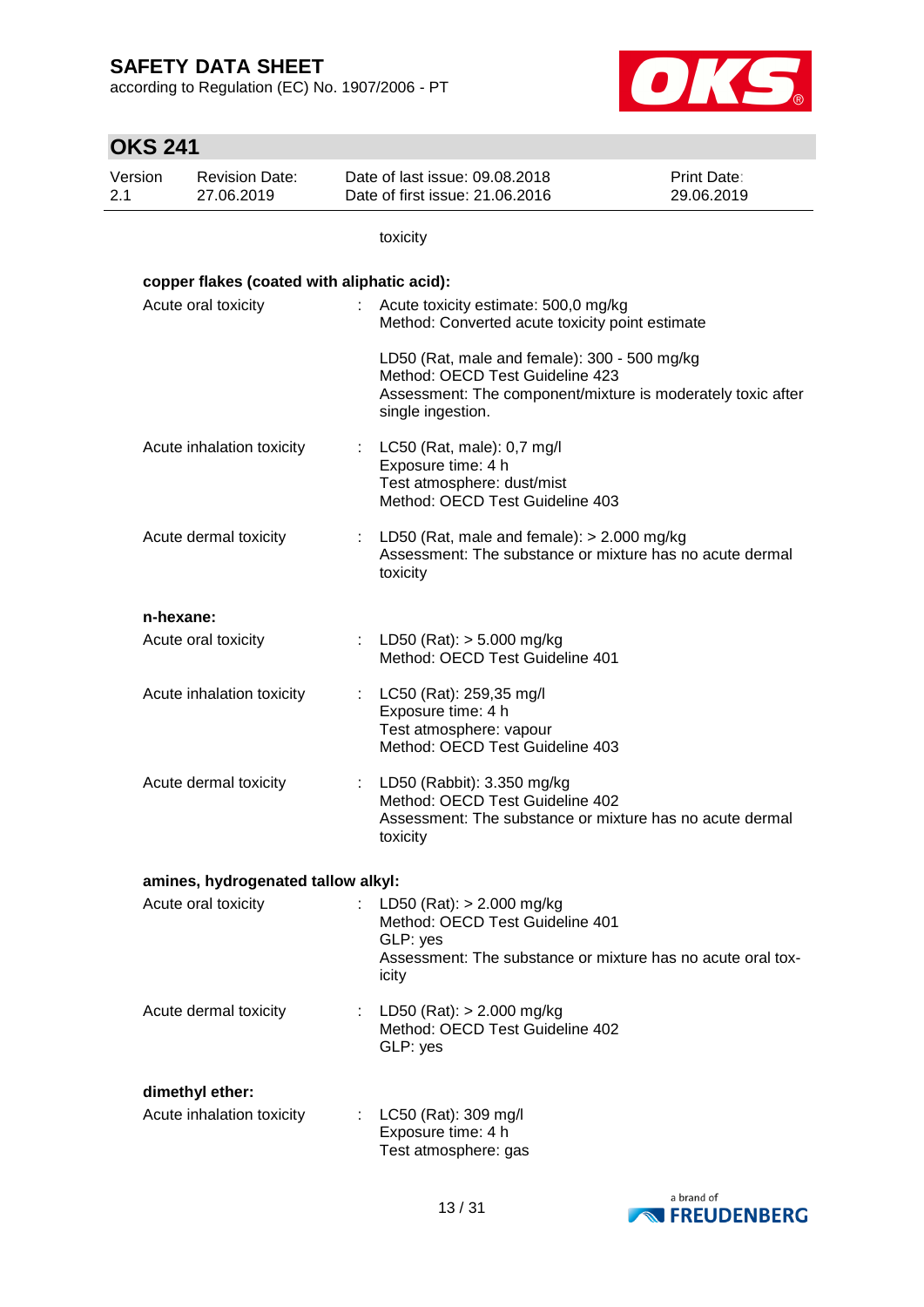according to Regulation (EC) No. 1907/2006 - PT



# **OKS 241**

| Version<br>2.1  | <b>Revision Date:</b><br>27.06.2019                                                                                  |                  | Date of last issue: 09.08.2018<br>Date of first issue: 21.06.2016                                                                                                                                       | Print Date:<br>29.06.2019 |
|-----------------|----------------------------------------------------------------------------------------------------------------------|------------------|---------------------------------------------------------------------------------------------------------------------------------------------------------------------------------------------------------|---------------------------|
|                 | n-butyl acetate:<br>Acute oral toxicity                                                                              | ÷.               | LD50 Oral (Rat): 10.760 mg/kg                                                                                                                                                                           |                           |
| tin:            | Acute oral toxicity                                                                                                  |                  | : LD50 (Rat): $> 2.000$ mg/kg<br>Method: OECD Test Guideline 423<br>GLP: yes<br>Assessment: The substance or mixture has no acute oral tox-<br>icity                                                    |                           |
|                 | Acute inhalation toxicity                                                                                            | ÷                | LC50 (Rat): $>$ 5 mg/l<br>Exposure time: 4 h<br>Test atmosphere: dust/mist<br>Method: OECD Test Guideline 403<br>GLP: yes<br>Assessment: The substance or mixture has no acute inhala-<br>tion toxicity |                           |
|                 | Acute dermal toxicity                                                                                                |                  | : LD50 (Rat): $> 2.000$ mg/kg<br>Method: OECD Test Guideline 402<br>GLP: yes<br>Assessment: The substance or mixture has no acute dermal<br>toxicity                                                    |                           |
|                 | molybdenum disulphide:                                                                                               |                  |                                                                                                                                                                                                         |                           |
|                 | Acute oral toxicity                                                                                                  | $\mathbb{Z}^n$ . | LD50 (Rat): $>$ 5.000 mg/kg                                                                                                                                                                             |                           |
|                 | Acute dermal toxicity                                                                                                | ÷.               | LD50 (Rat): $> 16.000$ mg/kg                                                                                                                                                                            |                           |
|                 | <b>Skin corrosion/irritation</b>                                                                                     |                  |                                                                                                                                                                                                         |                           |
| <b>Product:</b> | Remarks: Irritating to skin.                                                                                         |                  |                                                                                                                                                                                                         |                           |
|                 | <b>Components:</b>                                                                                                   |                  |                                                                                                                                                                                                         |                           |
| GLP: yes        | Species: Rabbit<br>Assessment: Irritating to skin.<br>Method: OECD Test Guideline 404<br>Result: Irritating to skin. |                  | Naphtha (petroleum), hydrotreated light; Low boiling point hydrogen treated naphtha:                                                                                                                    |                           |

#### **n-hexane:**

Species: Rabbit Assessment: Irritating to skin. Method: OECD Test Guideline 404 Result: Irritating to skin.

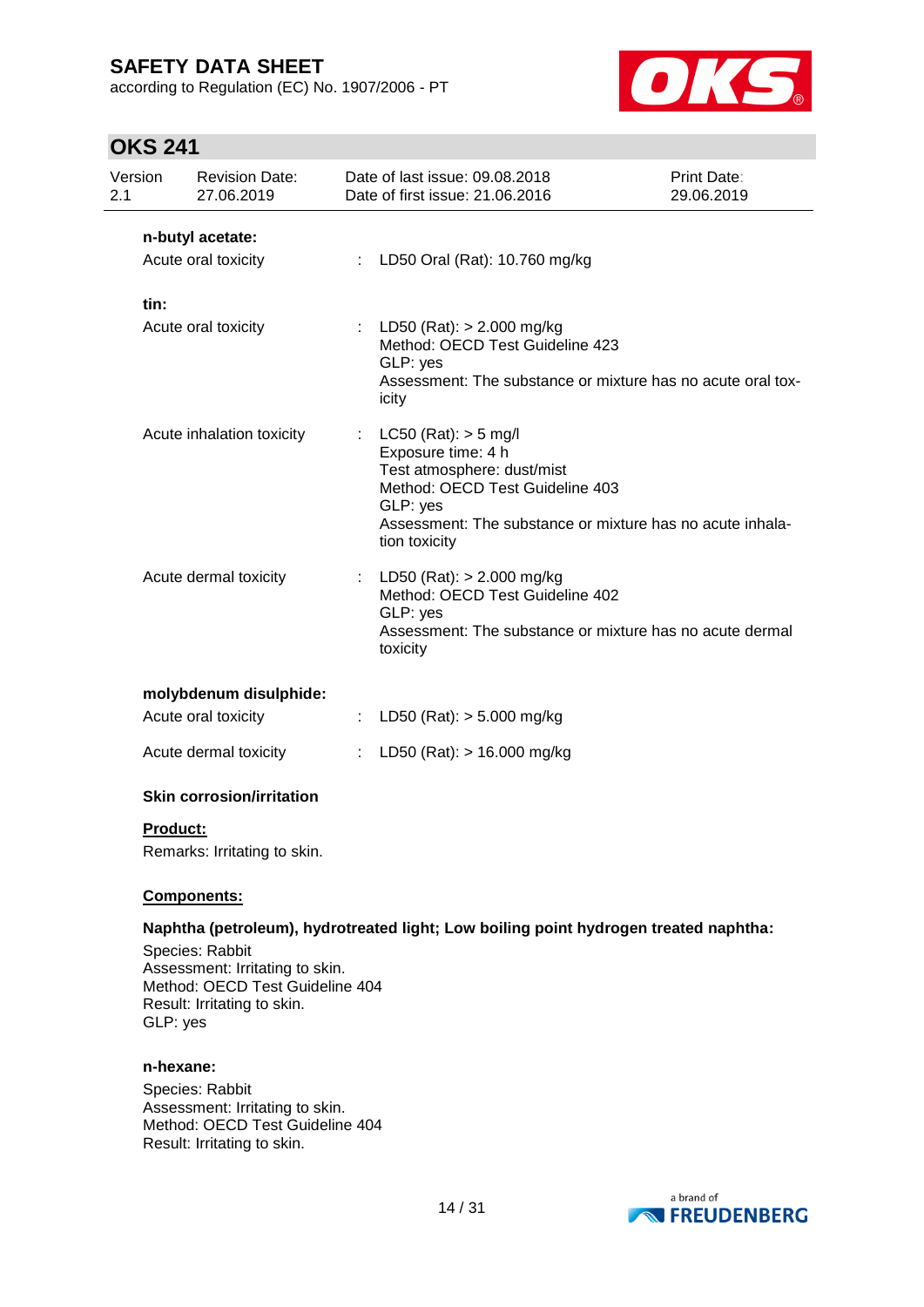according to Regulation (EC) No. 1907/2006 - PT



### **OKS 241**

| Version | Revision Date: | Date of last issue: 09.08.2018  | <b>Print Date:</b> |
|---------|----------------|---------------------------------|--------------------|
| 2.1     | 27.06.2019     | Date of first issue: 21,06,2016 | 29.06.2019         |

### **amines, hydrogenated tallow alkyl:**

Species: Rabbit Assessment: Irritating to skin. Method: OECD Test Guideline 404 Result: Irritating to skin. Remarks: Irritating to skin.

#### **dimethyl ether:**

Assessment: No skin irritation Result: No skin irritation

#### **n-butyl acetate:**

Result: Repeated exposure may cause skin dryness or cracking.

#### **tin:**

Assessment: No skin irritation Result: No skin irritation

#### **molybdenum disulphide:**

Assessment: No skin irritation Result: No skin irritation

#### **Serious eye damage/eye irritation**

#### **Product:**

Remarks: Contact with eyes may cause irritation.

### **Components:**

#### **Naphtha (petroleum), hydrotreated light; Low boiling point hydrogen treated naphtha:**

Species: Rabbit Assessment: No eye irritation Method: OECD Test Guideline 405 Result: No eye irritation GLP: yes

#### **copper flakes (coated with aliphatic acid):**

Result: Eye irritation

#### **n-hexane:**

Species: Rabbit Assessment: No eye irritation Method: OECD Test Guideline 405 Result: No eye irritation

#### **amines, hydrogenated tallow alkyl:**

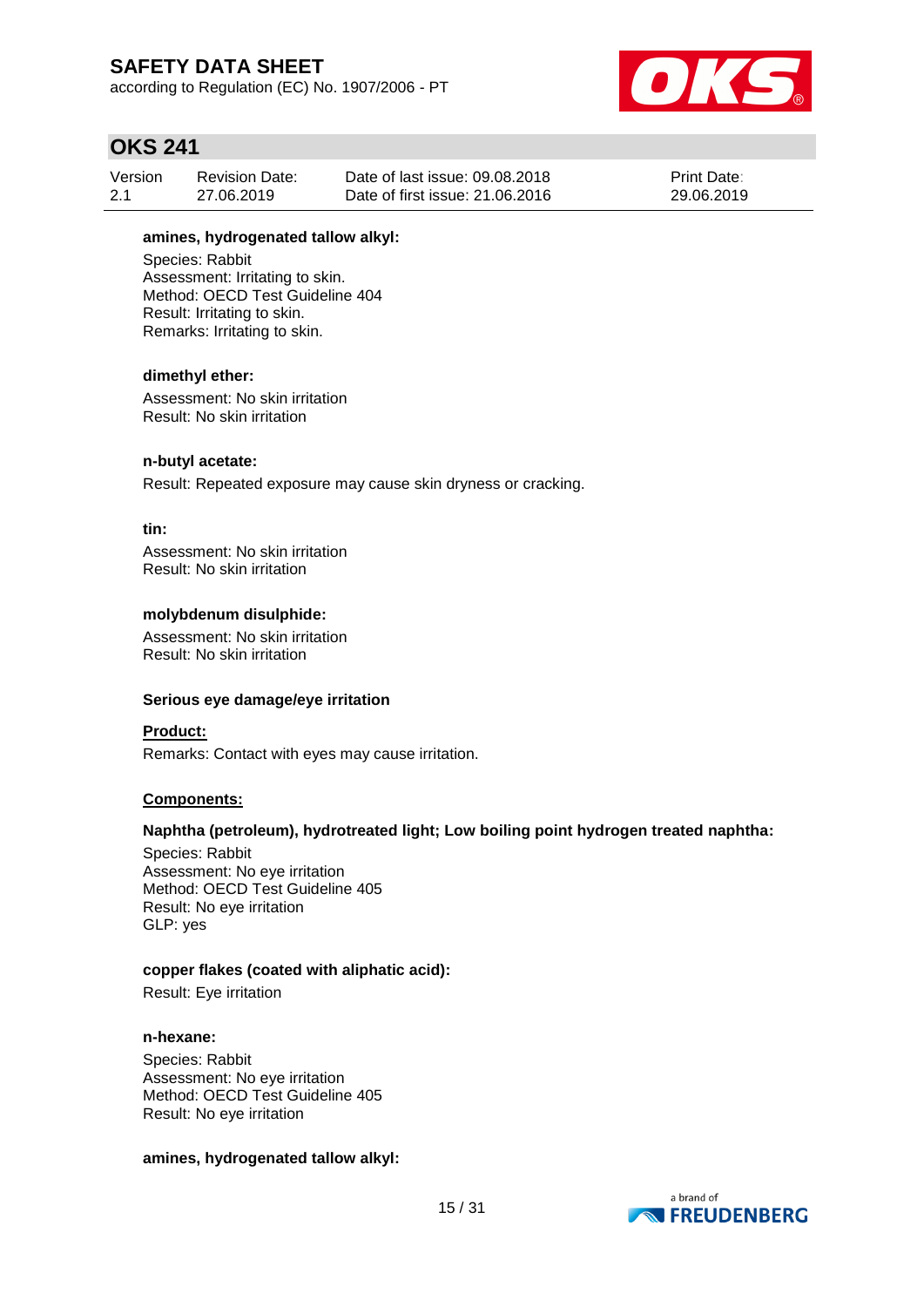according to Regulation (EC) No. 1907/2006 - PT



### **OKS 241**

| Version | Revision Date: | Date of last issue: 09.08.2018  | <b>Print Date:</b> |
|---------|----------------|---------------------------------|--------------------|
| -2.1    | 27.06.2019     | Date of first issue: 21,06,2016 | 29.06.2019         |

Species: Rabbit Assessment: Risk of serious damage to eyes. Method: OECD Test Guideline 405 Result: Risk of serious damage to eyes. GLP: yes

### **dimethyl ether:**

Assessment: No eye irritation Result: No eye irritation

### **tin:**

Assessment: No eye irritation Result: No eye irritation

### **molybdenum disulphide:**

Assessment: No eye irritation Result: No eye irritation

#### **Respiratory or skin sensitisation**

#### **Product:**

Remarks: This information is not available.

### **Components:**

### **Naphtha (petroleum), hydrotreated light; Low boiling point hydrogen treated naphtha:**

Test Type: Buehler Test Species: Guinea pig Assessment: Does not cause skin sensitisation. Method: OECD Test Guideline 406 Result: Does not cause skin sensitisation. GLP: yes

#### **n-hexane:**

Species: Mouse Assessment: Does not cause skin sensitisation. Result: Does not cause skin sensitisation.

#### **amines, hydrogenated tallow alkyl:**

Test Type: Maximisation Test Species: Guinea pig Assessment: Does not cause skin sensitisation. Method: OECD Test Guideline 406 Result: Does not cause skin sensitisation.

### **dimethyl ether:**

Assessment: Does not cause skin sensitisation.

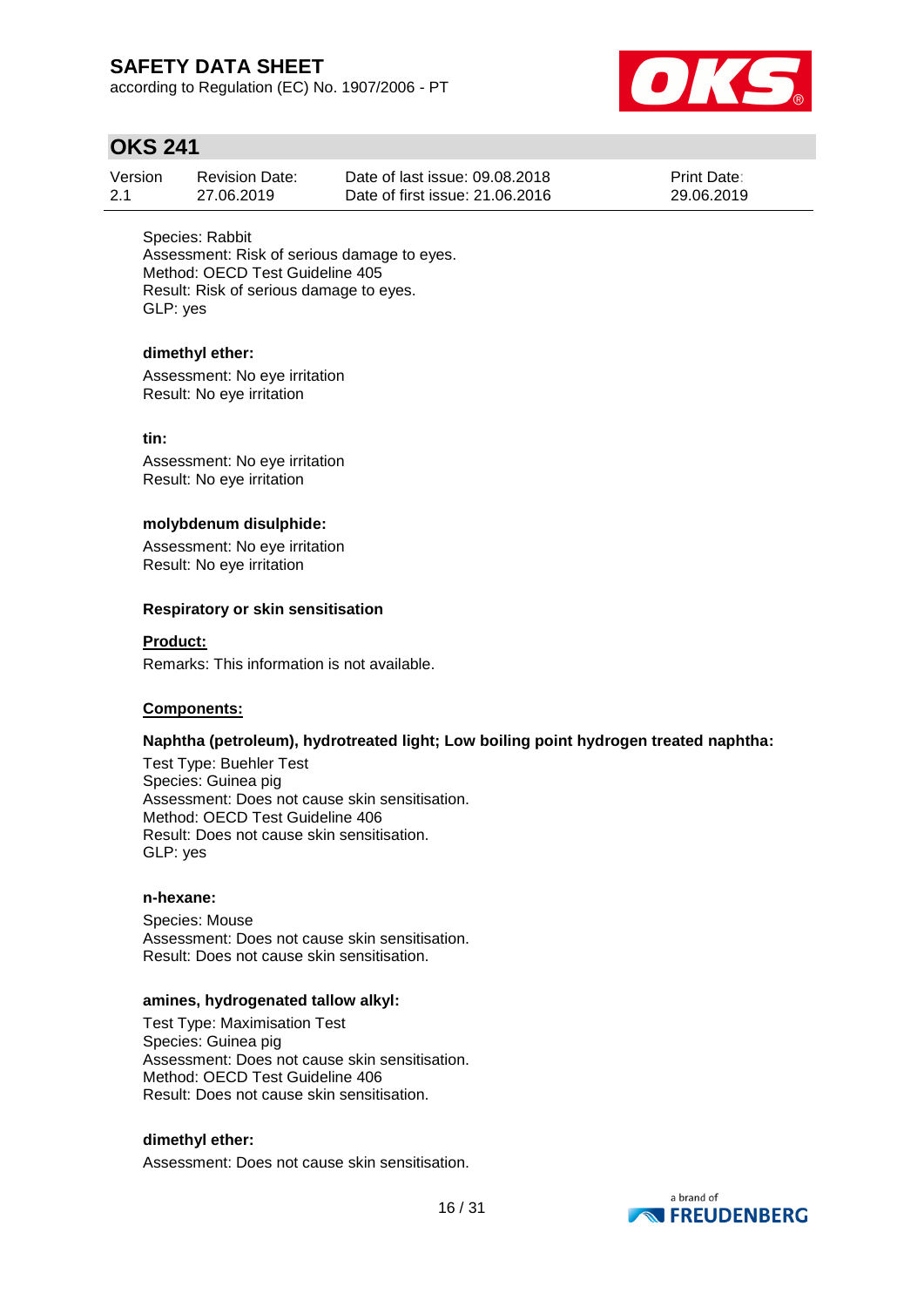according to Regulation (EC) No. 1907/2006 - PT



### **OKS 241**

| Version | <b>Revision Date:</b> | Date of last issue: 09.08.2018  | <b>Print Date:</b> |
|---------|-----------------------|---------------------------------|--------------------|
| 2.1     | 27.06.2019            | Date of first issue: 21,06,2016 | 29.06.2019         |

Result: Does not cause skin sensitisation.

### **molybdenum disulphide:**

Assessment: Does not cause skin sensitisation. Result: Does not cause skin sensitisation.

### **Germ cell mutagenicity**

| <b>Product:</b>             |                       |                                                                                       |
|-----------------------------|-----------------------|---------------------------------------------------------------------------------------|
| Genotoxicity in vitro       |                       | Remarks: No data available                                                            |
|                             |                       |                                                                                       |
| Genotoxicity in vivo        |                       | Remarks: No data available                                                            |
|                             |                       |                                                                                       |
| <b>Components:</b>          |                       |                                                                                       |
| dimethyl ether:             |                       |                                                                                       |
| Genotoxicity in vitro       | ÷                     | Test Type: Ames test                                                                  |
|                             |                       | Method: OECD Test Guideline 471<br>Result: negative                                   |
|                             |                       |                                                                                       |
| Genotoxicity in vivo        |                       | Species: Drosophila melanogaster (vinegar fly)<br>Application Route: inhalation (gas) |
|                             |                       | Method: OECD Test Guideline 477                                                       |
|                             |                       | Result: negative                                                                      |
| molybdenum disulphide:      |                       |                                                                                       |
| Germ cell mutagenicity- As- | $\mathbb{C}^{\times}$ | Animal testing did not show any mutagenic effects.                                    |
| sessment                    |                       |                                                                                       |
| Carcinogenicity             |                       |                                                                                       |
|                             |                       |                                                                                       |

**Product:** Remarks: No data available

### **Components:**

### **dimethyl ether:**

Species: Rat Application Route: inhalation (gas) Exposure time: 2 Years 47 mg/l Method: OECD Test Guideline 453 Result: negative

### **molybdenum disulphide:**

Carcinogenicity - Assess- : No evidence of carcinogenicity in animal studies.

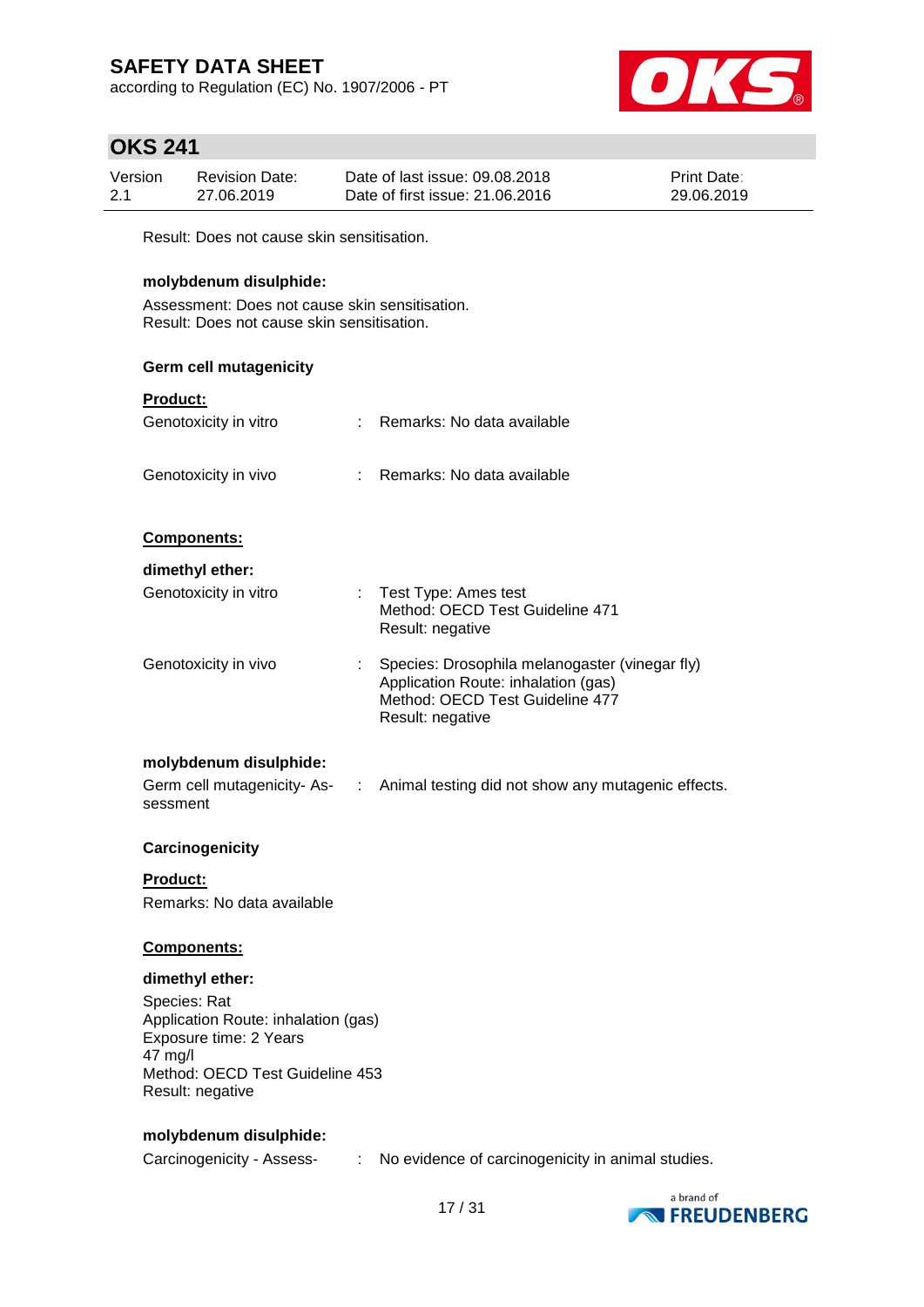according to Regulation (EC) No. 1907/2006 - PT



### **OKS 241**

| Version<br><b>Revision Date:</b><br>27.06.2019<br>2.1 |                                                    |                | Date of last issue: 09.08.2018<br>Date of first issue: 21.06.2016                   | Print Date:<br>29.06.2019 |
|-------------------------------------------------------|----------------------------------------------------|----------------|-------------------------------------------------------------------------------------|---------------------------|
| ment                                                  |                                                    |                |                                                                                     |                           |
|                                                       | <b>Reproductive toxicity</b>                       |                |                                                                                     |                           |
| <b>Product:</b><br>ment                               | Effects on fertility<br>Effects on foetal develop- |                | : Remarks: No data available<br>: Remarks: No data available                        |                           |
| n-hexane:                                             | Components:                                        |                |                                                                                     |                           |
| sessment                                              | Reproductive toxicity - As-                        | $\mathbb{R}^n$ | Suspected human reproductive toxicant                                               |                           |
| sessment                                              | dimethyl ether:                                    |                | Reproductive toxicity - As- : Animal testing did not show any effects on fertility. |                           |
|                                                       | <b>STOT - single exposure</b>                      |                |                                                                                     |                           |

#### **Components:**

#### **Naphtha (petroleum), hydrotreated light; Low boiling point hydrogen treated naphtha:**

Exposure routes: Inhalation Target Organs: Central nervous system Assessment: May cause drowsiness or dizziness.

#### **n-hexane:**

Exposure routes: Inhalation Target Organs: Central nervous system Assessment: The substance or mixture is classified as specific target organ toxicant, single exposure, category 3 with narcotic effects.

#### **n-butyl acetate:**

Exposure routes: Inhalation Assessment: May cause drowsiness or dizziness.

#### **molybdenum disulphide:**

Assessment: The substance or mixture is not classified as specific target organ toxicant, single exposure.

#### **STOT - repeated exposure**

#### **Components:**

**n-hexane:**

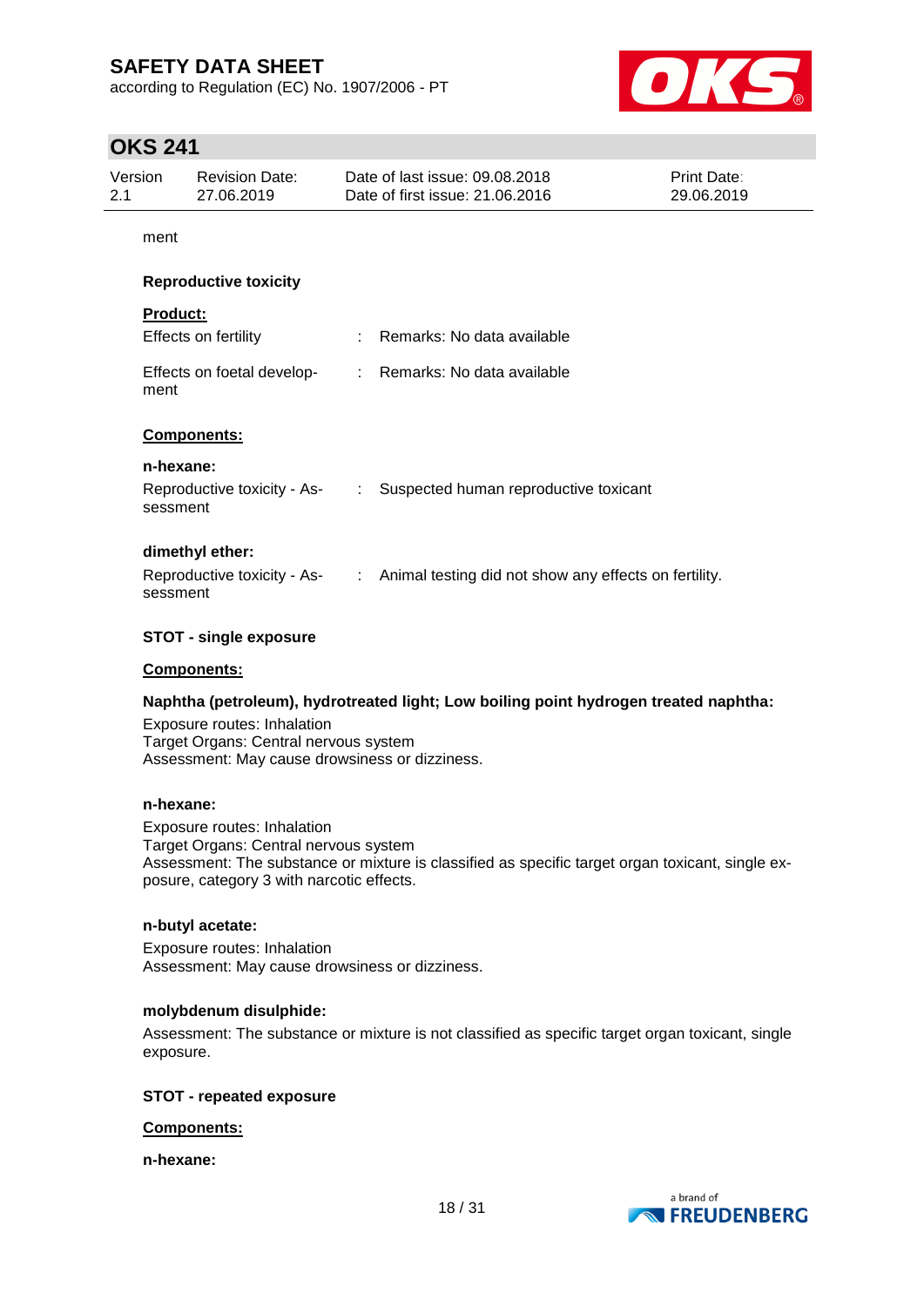according to Regulation (EC) No. 1907/2006 - PT



### **OKS 241**

| Version | <b>Revision Date:</b> | Date of last issue: 09.08.2018  | <b>Print Date:</b> |
|---------|-----------------------|---------------------------------|--------------------|
| 2.1     | 27.06.2019            | Date of first issue: 21,06,2016 | 29.06.2019         |

Exposure routes: Inhalation Target Organs: Central nervous system Assessment: The substance or mixture is classified as specific target organ toxicant, repeated exposure, category 2.

### **amines, hydrogenated tallow alkyl:**

Exposure routes: Ingestion Target Organs: Liver, Gastro-intestinal system, Immune system Assessment: The substance or mixture is classified as specific target organ toxicant, repeated exposure, category 2.

### **molybdenum disulphide:**

Assessment: The substance or mixture is not classified as specific target organ toxicant, repeated exposure.

### **Repeated dose toxicity**

### **Product:**

Remarks: This information is not available.

### **Aspiration toxicity**

### **Product:**

May be fatal if swallowed and enters airways.

May be fatal if swallowed and enters airways.

### **Components:**

### **Naphtha (petroleum), hydrotreated light; Low boiling point hydrogen treated naphtha:**

May be fatal if swallowed and enters airways.

### **n-hexane:**

May be fatal if swallowed and enters airways.

### **amines, hydrogenated tallow alkyl:**

May be fatal if swallowed and enters airways.

### **dimethyl ether:**

No aspiration toxicity classification

### **Further information**

### **Product:**

Remarks: Ingestion causes irritation of upper respiratory system and gastrointestinal disturbance.

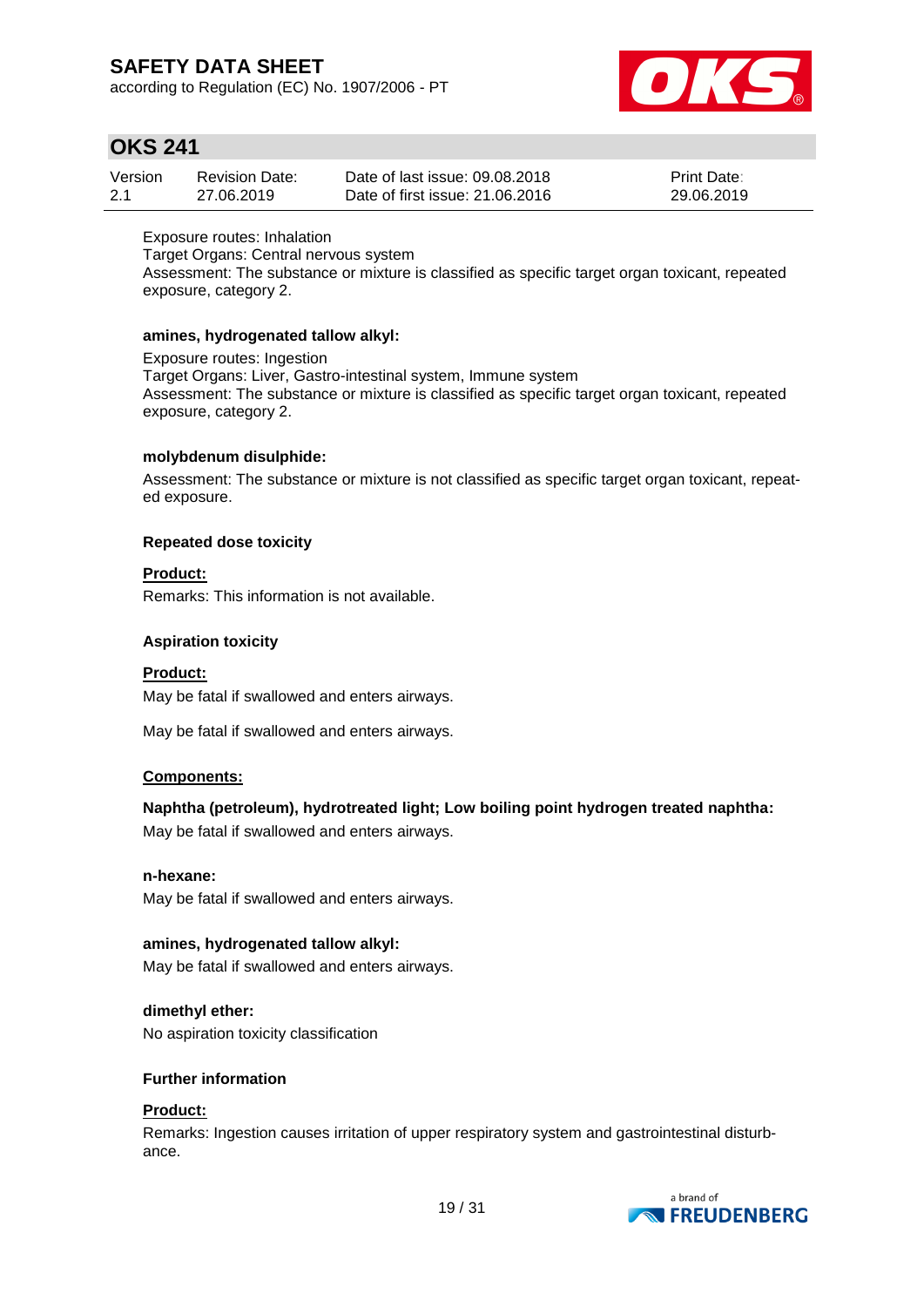according to Regulation (EC) No. 1907/2006 - PT



# **OKS 241**

| Version | Revision Date: | Date of last issue: 09.08.2018  | <b>Print Date:</b> |
|---------|----------------|---------------------------------|--------------------|
| 2.1     | 27.06.2019     | Date of first issue: 21,06,2016 | 29.06.2019         |

### **Components:**

#### **molybdenum disulphide:**

Remarks: Information given is based on data on the components and the toxicology of similar products.

### **SECTION 12: Ecological information**

### **12.1 Toxicity**

| <b>Product:</b>                                                                     |   |                                           |
|-------------------------------------------------------------------------------------|---|-------------------------------------------|
| Toxicity to fish                                                                    |   | Remarks: Very toxic to aquatic organisms. |
| Toxicity to daphnia and other : Remarks: No data available<br>aquatic invertebrates |   |                                           |
| Toxicity to algae                                                                   |   | Remarks: No data available                |
| Toxicity to microorganisms                                                          | ÷ | Remarks: No data available                |

### **Components:**

| Naphtha (petroleum), hydrotreated light; Low boiling point hydrogen treated naphtha: |  |                                                                                                                                                          |  |  |  |
|--------------------------------------------------------------------------------------|--|----------------------------------------------------------------------------------------------------------------------------------------------------------|--|--|--|
| Toxicity to fish                                                                     |  | LC50 (Oncorhynchus mykiss (rainbow trout)): 10 mg/l<br>Exposure time: 96 h<br>Test Type: semi-static test<br>Method: OECD Test Guideline 203<br>GLP: yes |  |  |  |
| Toxicity to daphnia and other :<br>aquatic invertebrates                             |  | EC50 (Daphnia magna (Water flea)): 4,5 mg/l<br>Exposure time: 48 h<br>Test Type: static test<br>Method: OECD Test Guideline 202                          |  |  |  |
| Toxicity to algae                                                                    |  | EC50 (Pseudokirchneriella subcapitata (green algae)): 3,1<br>mg/l<br>Exposure time: 72 h<br>Test Type: static test                                       |  |  |  |
| <b>Ecotoxicology Assessment</b>                                                      |  |                                                                                                                                                          |  |  |  |
| Short-term (acute) aquatic : Toxic to aquatic life.<br>hazard                        |  |                                                                                                                                                          |  |  |  |
| Long-term (chronic) aquatic :<br>hazard                                              |  | Toxic to aquatic life with long lasting effects.                                                                                                         |  |  |  |

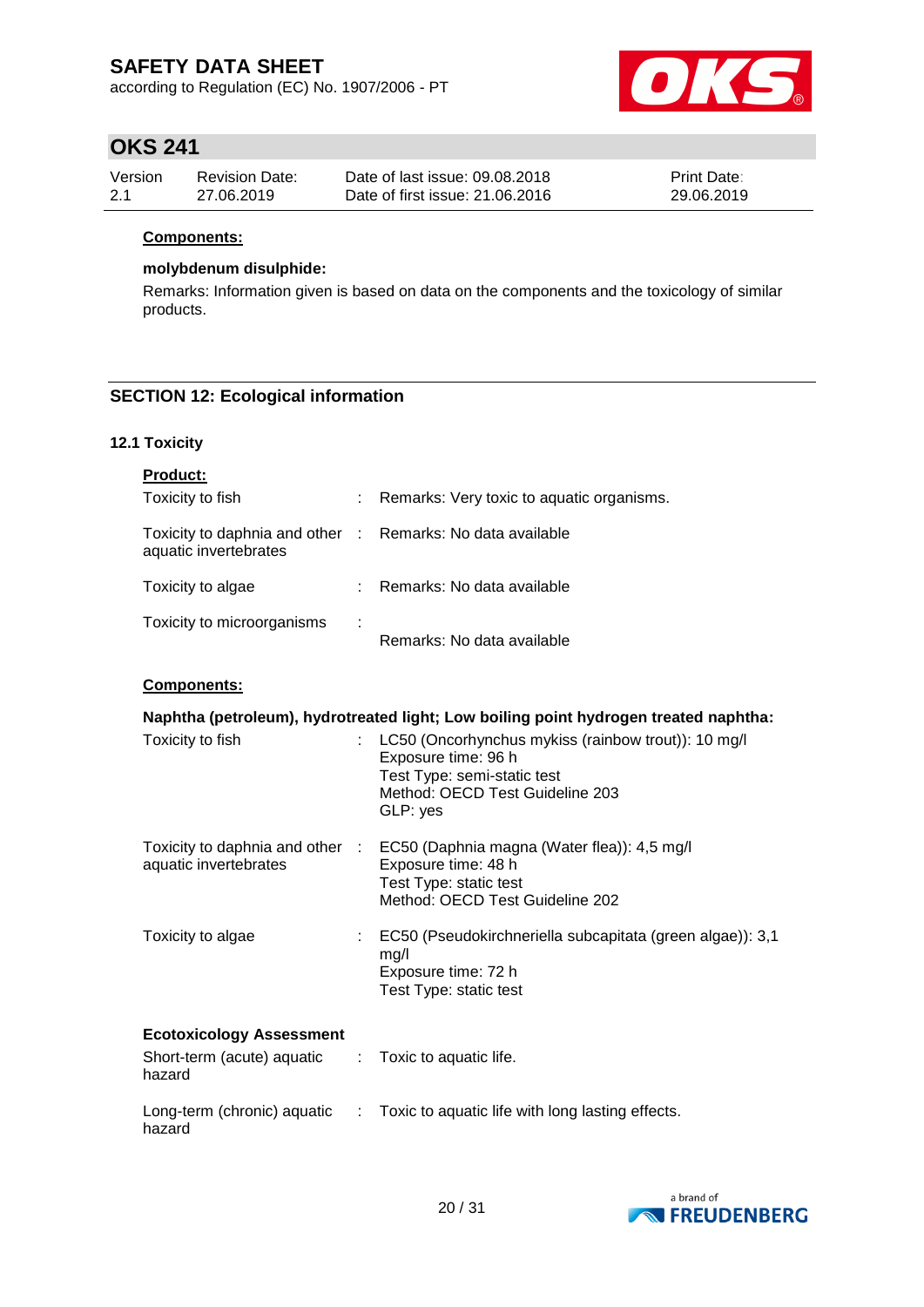according to Regulation (EC) No. 1907/2006 - PT



# **OKS 241**

| 2.1 | Version<br><b>Revision Date:</b><br>27.06.2019 |                                                          |   | Date of last issue: 09.08.2018<br>Date of first issue: 21.06.2016                                                             | Print Date:<br>29.06.2019 |  |  |  |
|-----|------------------------------------------------|----------------------------------------------------------|---|-------------------------------------------------------------------------------------------------------------------------------|---------------------------|--|--|--|
|     | copper flakes (coated with aliphatic acid):    |                                                          |   |                                                                                                                               |                           |  |  |  |
|     |                                                | M-Factor (Short-term (acute) :<br>aquatic hazard)        |   | 10                                                                                                                            |                           |  |  |  |
|     |                                                | M-Factor (Long-term (chron- : 1<br>ic) aquatic hazard)   |   |                                                                                                                               |                           |  |  |  |
|     |                                                | <b>Ecotoxicology Assessment</b>                          |   |                                                                                                                               |                           |  |  |  |
|     | hazard                                         | Short-term (acute) aquatic                               |   | : Very toxic to aquatic life.                                                                                                 |                           |  |  |  |
|     | hazard                                         |                                                          |   | Long-term (chronic) aquatic : Very toxic to aquatic life with long lasting effects.                                           |                           |  |  |  |
|     | n-hexane:                                      |                                                          |   |                                                                                                                               |                           |  |  |  |
|     |                                                | Toxicity to fish                                         |   | : LC50 (Oncorhynchus mykiss (rainbow trout)): 12,51 mg/l<br>Exposure time: 96 h                                               |                           |  |  |  |
|     |                                                | aquatic invertebrates                                    |   | Toxicity to daphnia and other : EC50 (Daphnia magna (Water flea)): 21,85 mg/l<br>Exposure time: 48 h                          |                           |  |  |  |
|     |                                                | Toxicity to algae                                        | ÷ | ErC50 (Pseudokirchneriella subcapitata (green algae)): 9,285<br>mg/l<br>Exposure time: 72 h                                   |                           |  |  |  |
|     |                                                | amines, hydrogenated tallow alkyl:                       |   |                                                                                                                               |                           |  |  |  |
|     |                                                | Toxicity to fish                                         |   | LC50 (Danio rerio (zebra fish)): 0,88 mg/l<br>Exposure time: 96 h<br>Method: OECD Test Guideline 203<br>GLP: yes              |                           |  |  |  |
|     |                                                |                                                          |   | Remarks: Very toxic to aquatic organisms, may cause long-<br>term adverse effects in the aquatic environment.                 |                           |  |  |  |
|     |                                                | Toxicity to daphnia and other :<br>aquatic invertebrates |   | EC50 (Daphnia magna (Water flea)): 0,13 mg/l<br>Exposure time: 48 h<br>Method: OECD Test Guideline 202<br>GLP: yes            |                           |  |  |  |
|     |                                                | Toxicity to algae                                        |   | EC50 (Desmodesmus subspicatus (green algae)): 0,12 mg/l<br>Exposure time: 72 h<br>Method: OECD Test Guideline 201<br>GLP: yes |                           |  |  |  |
|     |                                                | M-Factor (Short-term (acute) :<br>aquatic hazard)        |   | 10                                                                                                                            |                           |  |  |  |
|     |                                                | M-Factor (Long-term (chron-<br>ic) aquatic hazard)       |   | 10                                                                                                                            |                           |  |  |  |

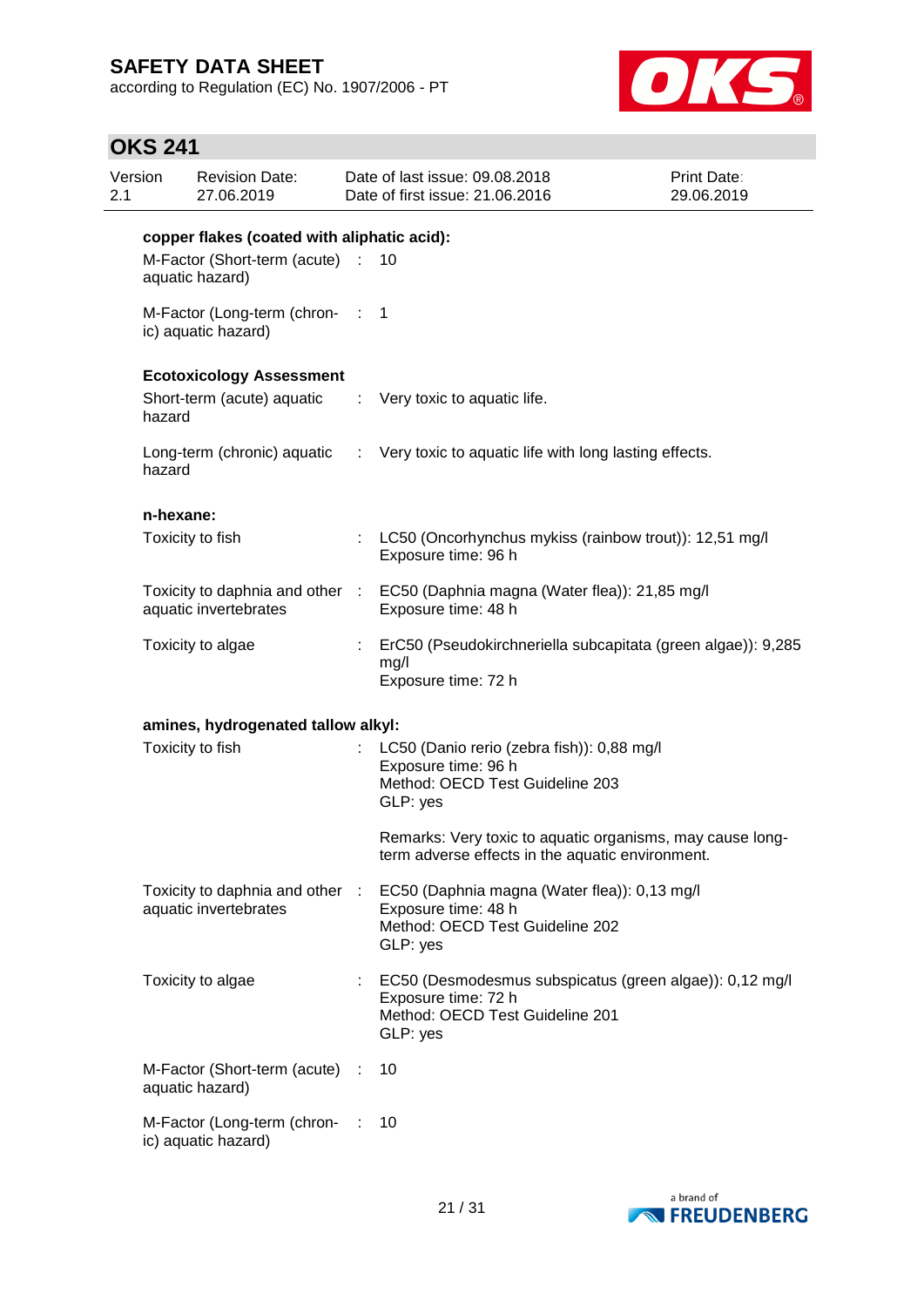according to Regulation (EC) No. 1907/2006 - PT



# **OKS 241**

| Version<br>2.1 |        | <b>Revision Date:</b><br>27.06.2019                      | Date of last issue: 09.08.2018<br>Date of first issue: 21.06.2016                                                                                                                                             | Print Date:<br>29.06.2019 |
|----------------|--------|----------------------------------------------------------|---------------------------------------------------------------------------------------------------------------------------------------------------------------------------------------------------------------|---------------------------|
|                |        | <b>Ecotoxicology Assessment</b>                          |                                                                                                                                                                                                               |                           |
|                | hazard | Short-term (acute) aquatic                               | $\therefore$ Very toxic to aquatic life.                                                                                                                                                                      |                           |
|                | hazard | Long-term (chronic) aquatic                              | : Very toxic to aquatic life with long lasting effects.                                                                                                                                                       |                           |
|                |        | dimethyl ether:                                          |                                                                                                                                                                                                               |                           |
|                |        | Toxicity to fish                                         | : LC50 (Poecilia reticulata (guppy)): > 4.100 mg/l<br>Exposure time: 96 h<br>Test Type: semi-static test                                                                                                      |                           |
|                |        | aquatic invertebrates                                    | Toxicity to daphnia and other : EC50 (Daphnia magna (Water flea)): > 4.400 mg/l<br>Exposure time: 48 h<br>Test Type: static test                                                                              |                           |
|                |        | Toxicity to algae                                        | : EC50 (green algae): 154,9 mg/l<br>Exposure time: 96 h                                                                                                                                                       |                           |
|                | tin:   |                                                          |                                                                                                                                                                                                               |                           |
|                |        | Toxicity to fish                                         | : LC50 (Pimephales promelas (fathead minnow)): $> 0.0124$ mg/l<br>Exposure time: 96 h<br>Test Type: static test<br>Method: OECD Test Guideline 203<br>Remarks: No toxicity at the limit of solubility         |                           |
|                |        | Toxicity to algae                                        | EC50 (Pseudokirchneriella subcapitata (green algae)): ><br>0,0192 mg/l<br>Exposure time: 72 h<br>Test Type: static test<br>Method: OECD Test Guideline 201<br>Remarks: No toxicity at the limit of solubility |                           |
|                |        | molybdenum disulphide:                                   |                                                                                                                                                                                                               |                           |
|                |        | Toxicity to fish                                         | LC50 (Pimephales promelas (fathead minnow)): > 100 mg/l<br>Exposure time: 96 h                                                                                                                                |                           |
|                |        | Toxicity to daphnia and other :<br>aquatic invertebrates | EC50 (Daphnia magna (Water flea)): > 100 mg/l<br>Exposure time: 48 h                                                                                                                                          |                           |
|                |        | Toxicity to algae                                        | EC50 (Pseudokirchneriella subcapitata (green algae)): > 100<br>mg/l<br>Exposure time: 72 h                                                                                                                    |                           |

### **12.2 Persistence and degradability**

**Product:**

| Biodegradability                                         | : Remarks: No data available |
|----------------------------------------------------------|------------------------------|
| Physico-chemical removabil- : Remarks: No data available |                              |

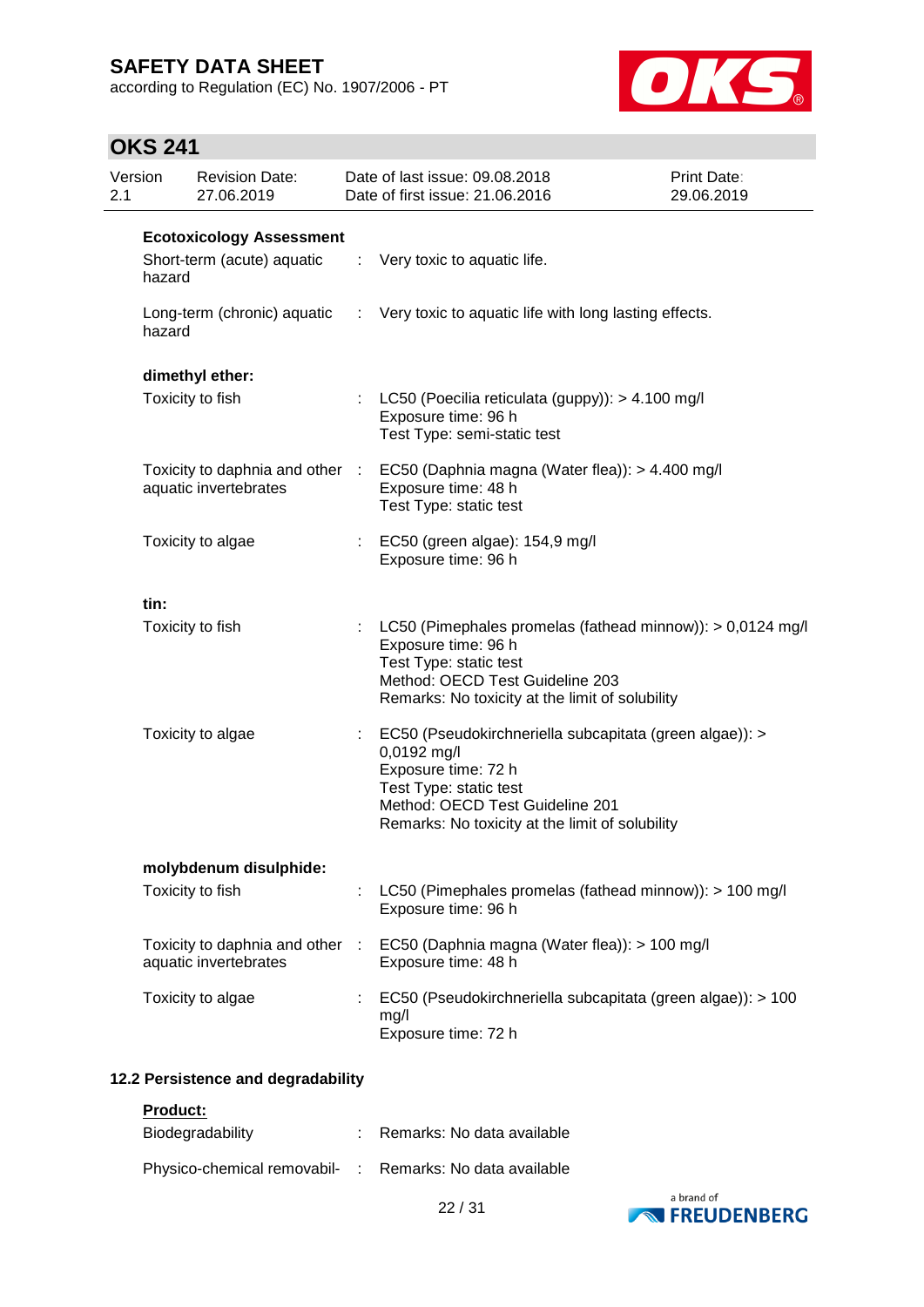according to Regulation (EC) No. 1907/2006 - PT



# **OKS 241**

| Version | <b>Revision Date:</b> | Date of last issue: 09.08.2018  | <b>Print Date:</b> |
|---------|-----------------------|---------------------------------|--------------------|
| 2.1     | 27.06.2019            | Date of first issue: 21.06.2016 | 29.06.2019         |

ity

### **Components:**

| Biodegradability                            | Naphtha (petroleum), hydrotreated light; Low boiling point hydrogen treated naphtha:<br>Test Type: aerobic<br>Inoculum: activated sludge<br>Result: rapidly biodegradable<br>Biodegradation: 90,35 %<br>Exposure time: 28 d |
|---------------------------------------------|-----------------------------------------------------------------------------------------------------------------------------------------------------------------------------------------------------------------------------|
| copper flakes (coated with aliphatic acid): |                                                                                                                                                                                                                             |
| Biodegradability                            | Remarks: The methods for determining biodegradability are<br>not applicable to inorganic substances.                                                                                                                        |
| n-hexane:                                   |                                                                                                                                                                                                                             |
| Biodegradability                            | Test Type: aerobic<br>Inoculum: activated sludge<br>Result: rapidly biodegradable<br>Biodegradation: 21 %<br>Exposure time: 28 d<br>GLP: yes                                                                                |
| amines, hydrogenated tallow alkyl:          |                                                                                                                                                                                                                             |
| Biodegradability                            | Result: Readily biodegradable.<br>Method: OECD Test Guideline 301D                                                                                                                                                          |
| dimethyl ether:                             |                                                                                                                                                                                                                             |
| Biodegradability                            | Test Type: aerobic<br>Inoculum: activated sludge<br>Result: Not readily biodegradable.<br>Biodegradation: 5 %<br>Exposure time: 28 d<br>Method: OECD Test Guideline 301D                                                    |
| n-butyl acetate:                            |                                                                                                                                                                                                                             |
| Biodegradability                            | : Result: Readily biodegradable.                                                                                                                                                                                            |
| 12.3 Bioaccumulative potential              |                                                                                                                                                                                                                             |
| Product:                                    |                                                                                                                                                                                                                             |
| <b>Bioaccumulation</b>                      | Remarks: This mixture contains no substance considered to<br>be persistent, bioaccumulating and toxic (PBT).<br>This mixture contains no substance considered to be very<br>persistent and very bioaccumulating (vPvB).     |

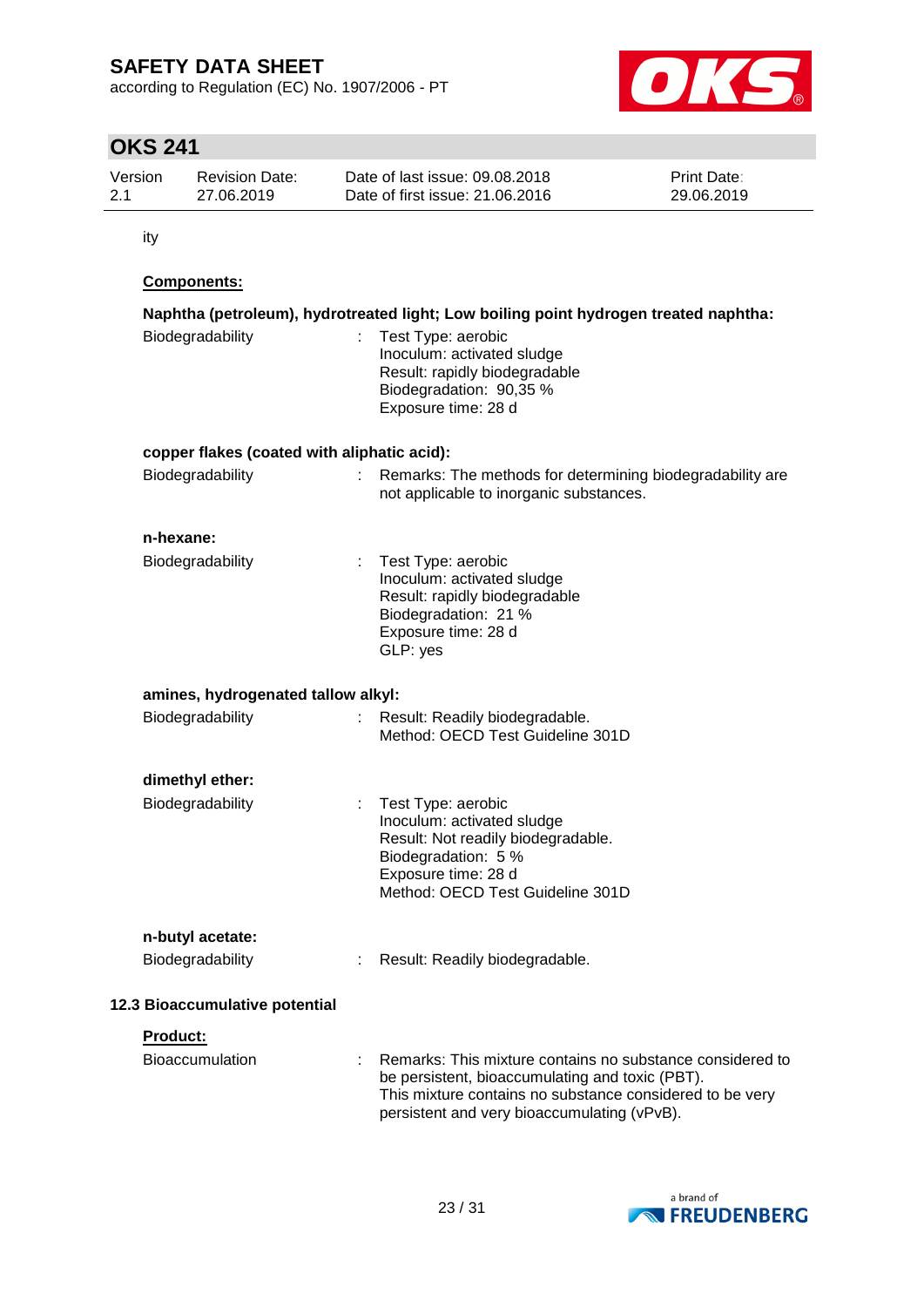according to Regulation (EC) No. 1907/2006 - PT



# **OKS 241**

| Version<br>2.1       | <b>Revision Date:</b><br>27.06.2019                           |    | Date of last issue: 09.08.2018<br>Date of first issue: 21.06.2016                                          | Print Date:<br>29.06.2019 |
|----------------------|---------------------------------------------------------------|----|------------------------------------------------------------------------------------------------------------|---------------------------|
|                      | Components:                                                   |    |                                                                                                            |                           |
|                      | Partition coefficient: n-<br>octanol/water                    | t. | Naphtha (petroleum), hydrotreated light; Low boiling point hydrogen treated naphtha:<br>log Pow: 3,4 - 5,2 |                           |
|                      | n-hexane:<br><b>Bioaccumulation</b>                           |    | Bioconcentration factor (BCF): 501,19                                                                      |                           |
|                      | Partition coefficient: n-<br>octanol/water                    |    | log Pow: 4 (20 °C)<br>pH: 7                                                                                |                           |
|                      | amines, hydrogenated tallow alkyl:                            |    |                                                                                                            |                           |
|                      | Bioaccumulation                                               | t. | Bioconcentration factor (BCF): 173                                                                         |                           |
|                      | Partition coefficient: n-<br>octanol/water                    |    | log Pow: ca. 7,6                                                                                           |                           |
|                      | dimethyl ether:<br>Partition coefficient: n-<br>octanol/water | ÷. | log Pow: 0,07 (25 °C)                                                                                      |                           |
|                      | n-butyl acetate:                                              |    |                                                                                                            |                           |
|                      | Bioaccumulation                                               |    | Remarks: No data available                                                                                 |                           |
|                      | Partition coefficient: n-<br>octanol/water                    | ÷. | log Pow: 2,3                                                                                               |                           |
|                      | 12.4 Mobility in soil                                         |    |                                                                                                            |                           |
| Product:<br>Mobility |                                                               |    | Remarks: No data available                                                                                 |                           |
|                      | Distribution among environ-<br>mental compartments            |    | Remarks: No data available                                                                                 |                           |
|                      | 12.5 Results of PBT and vPvB assessment                       |    |                                                                                                            |                           |
|                      | Product:                                                      |    |                                                                                                            |                           |
|                      |                                                               |    |                                                                                                            |                           |

| Assessment | : This substance/mixture contains no components considered<br>to be either persistent, bioaccumulative and toxic (PBT), or<br>very persistent and very bioaccumulative (vPvB) at levels of<br>$0.1\%$ or higher |
|------------|-----------------------------------------------------------------------------------------------------------------------------------------------------------------------------------------------------------------|
|            |                                                                                                                                                                                                                 |

### **Components:**

| amines, hydrogenated tallow alkyl: |                                                               |
|------------------------------------|---------------------------------------------------------------|
| Assessment                         | This substance is not considered to be persistent, bioaccumu- |

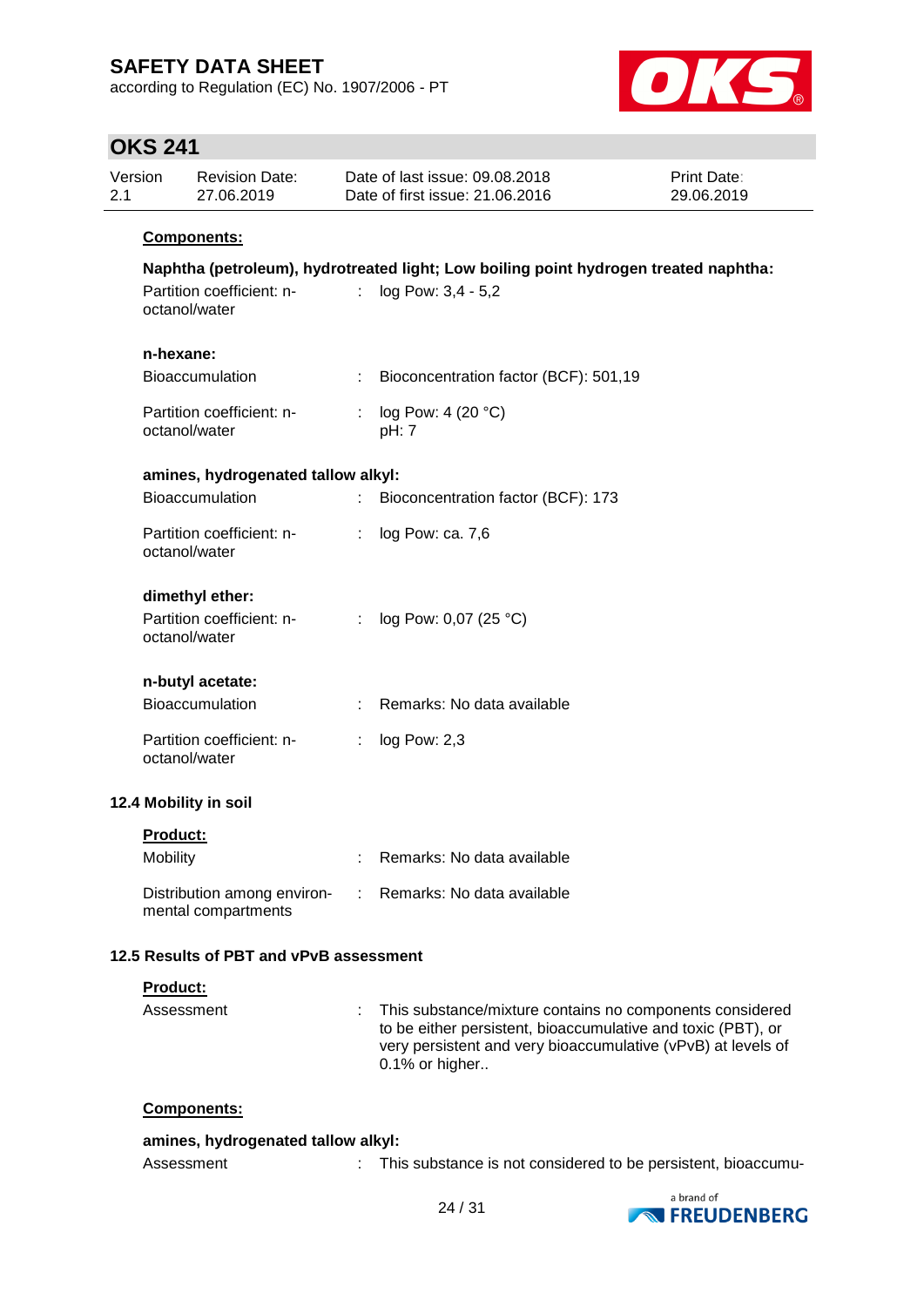according to Regulation (EC) No. 1907/2006 - PT



# **OKS 241**

| Version<br>2.1 | <b>Revision Date:</b><br>27.06.2019                       | Date of last issue: 09.08.2018<br>Date of first issue: 21.06.2016                                                | <b>Print Date:</b><br>29.06.2019 |
|----------------|-----------------------------------------------------------|------------------------------------------------------------------------------------------------------------------|----------------------------------|
|                |                                                           | lating and toxic (PBT) This substance is not considered to be<br>very persistent and very bioaccumulating (vPvB) |                                  |
|                | dimethyl ether:<br>Assessment                             | Non-classified vPvB substance. Non-classified PBT sub-<br>stance.                                                |                                  |
| tin:           | Assessment                                                | Remarks: Not applicable                                                                                          |                                  |
|                | 12.6 Other adverse effects                                |                                                                                                                  |                                  |
|                | <b>Product:</b><br>Additional ecological infor-<br>mation | : Very toxic to aquatic organisms, may cause long-term adverse<br>effects in the aquatic environment.            |                                  |

### **SECTION 13: Disposal considerations**

#### **13.1 Waste treatment methods**

| Product                | : Do not dispose of with domestic refuse.<br>Dispose of as hazardous waste in compliance with local and<br>national regulations.                                                                                    |
|------------------------|---------------------------------------------------------------------------------------------------------------------------------------------------------------------------------------------------------------------|
|                        | Waste codes should be assigned by the user based on the<br>application for which the product was used.                                                                                                              |
| Contaminated packaging | Packaging that is not properly emptied must be disposed of as<br>the unused product.<br>Offer empty spray cans to an established disposal company.<br>Pressurized container: Do not pierce or burn, even after use. |
|                        | The following Waste Codes are only suggestions:                                                                                                                                                                     |

### **SECTION 14: Transport information**

# **14.1 UN number ADR** : UN 1950 **IMDG** : UN 1950 **IATA** : UN 1950 **14.2 UN proper shipping name ADR** : AEROSOLS **IMDG** : AEROSOLS

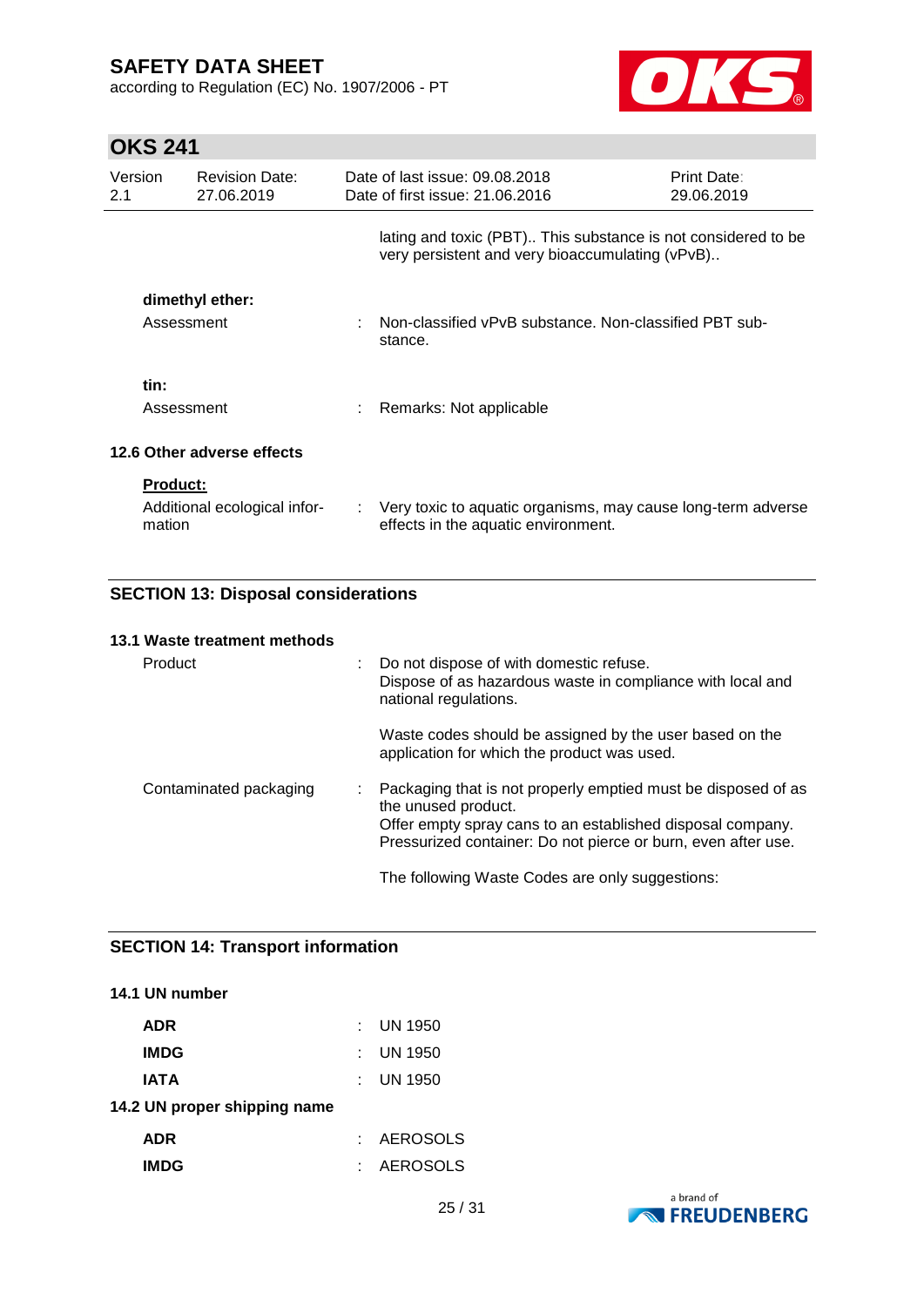according to Regulation (EC) No. 1907/2006 - PT



| <b>OKS 241</b> |  |
|----------------|--|
|----------------|--|

| Version<br>2.1 |                                   | <b>Revision Date:</b><br>27.06.2019                                                                  | Date of last issue: 09.08.2018<br>Date of first issue: 21.06.2016           | Print Date:<br>29.06.2019 |
|----------------|-----------------------------------|------------------------------------------------------------------------------------------------------|-----------------------------------------------------------------------------|---------------------------|
|                |                                   |                                                                                                      | (naphtha (petroleum), hydrotreated light, copper)                           |                           |
|                | <b>IATA</b>                       |                                                                                                      | Aerosols, flammable                                                         |                           |
|                |                                   | 14.3 Transport hazard class(es)                                                                      |                                                                             |                           |
|                | <b>ADR</b>                        |                                                                                                      |                                                                             |                           |
|                |                                   |                                                                                                      | $\overline{2}$                                                              |                           |
|                | <b>IMDG</b>                       |                                                                                                      | 2.1                                                                         |                           |
|                | <b>IATA</b>                       |                                                                                                      | 2.1                                                                         |                           |
|                |                                   | 14.4 Packing group                                                                                   |                                                                             |                           |
|                | <b>ADR</b><br>Labels              | Packing group<br><b>Classification Code</b><br>Tunnel restriction code                               | Not assigned by regulation<br>5F<br>2.1<br>(D)                              |                           |
|                | <b>IMDG</b><br>Labels<br>EmS Code | Packing group                                                                                        | Not assigned by regulation<br>2.1<br>$F-D, S-U$                             |                           |
|                | aircraft)<br>Labels               | <b>IATA (Cargo)</b><br>Packing instruction (cargo<br>Packing instruction (LQ)<br>Packing group       | 203<br>Y203<br>Not assigned by regulation<br>Division 2.1 - Flammable gases |                           |
|                | ger aircraft)<br>Labels           | <b>IATA (Passenger)</b><br>Packing instruction (passen-<br>Packing instruction (LQ)<br>Packing group | 203<br>Y203<br>Not assigned by regulation<br>Division 2.1 - Flammable gases |                           |
|                |                                   | <b>14.5 Environmental hazards</b>                                                                    |                                                                             |                           |
|                | <b>ADR</b><br><b>IMDG</b>         | Environmentally hazardous<br>Marine pollutant                                                        | yes<br>yes                                                                  |                           |
|                |                                   | <b>IATA (Passenger)</b><br>Environmentally hazardous                                                 | no                                                                          |                           |
|                |                                   | <b>IATA (Cargo)</b><br>Environmentally hazardous                                                     | no                                                                          |                           |
|                |                                   | 14.6 Special precautions for user                                                                    |                                                                             |                           |
|                |                                   | No special precautions required.                                                                     |                                                                             |                           |
|                |                                   |                                                                                                      | 14.7 Transport in bulk according to Annex II of Marpol and the IBC Code     |                           |
|                | Remarks                           |                                                                                                      | Not applicable for product as supplied.                                     |                           |

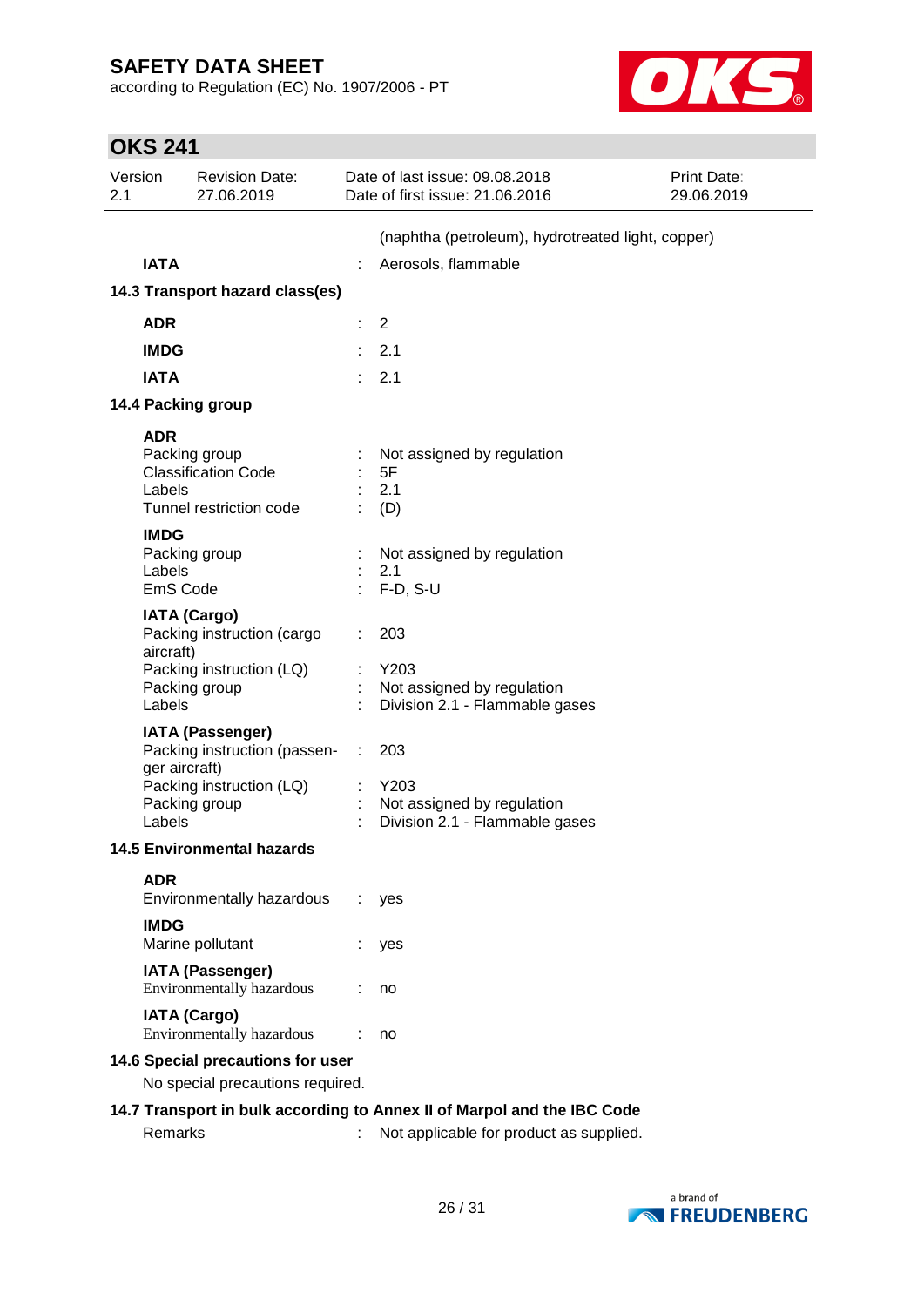according to Regulation (EC) No. 1907/2006 - PT



# **OKS 241**

| Version | Revision Date: | Date of last issue: 09.08.2018  | <b>Print Date:</b> |
|---------|----------------|---------------------------------|--------------------|
| 2.1     | 27.06.2019     | Date of first issue: 21,06,2016 | 29.06.2019         |

### **SECTION 15: Regulatory information**

#### **15.1 Safety, health and environmental regulations/legislation specific for the substance or mixture**

| REACH - Candidate List of Substances of Very High<br>Concern for Authorisation (Article 59).                                                         |                | This product does not contain sub-<br>stances of very high concern (Regu-<br>lation (EC) No 1907/2006 (REACH),<br>Article 57). |
|------------------------------------------------------------------------------------------------------------------------------------------------------|----------------|--------------------------------------------------------------------------------------------------------------------------------|
| REACH - List of substances subject to authorisation<br>(Annex XIV)                                                                                   |                | Not applicable                                                                                                                 |
| Regulation (EC) No 1005/2009 on substances that de-<br>plete the ozone layer                                                                         |                | Not applicable                                                                                                                 |
| Regulation (EC) No 850/2004 on persistent organic pol-<br>lutants                                                                                    | ÷              | Not applicable                                                                                                                 |
| Regulation (EC) No 649/2012 of the European Parlia-<br>ment and the Council concerning the export and import<br>of dangerous chemicals               | ÷.             | Not applicable                                                                                                                 |
| REACH - Restrictions on the manufacture, placing on<br>the market and use of certain dangerous substances,<br>preparations and articles (Annex XVII) | $\mathbb{R}^n$ | Naphtha (petroleum), hydrotreated<br>light; Low boiling point hydrogen<br>treated naphtha<br>(29, 28)                          |

P2

E1

P5c

Seveso III: Directive 2012/18/EU of the European Parliament and of the Council on the control of major-accident hazards involving dangerous substances.

| P <sub>3</sub> a | <b>FLAMMABLE AEROSOLS</b>                                                                                                                                                                                                                                                                                                | Quantity 1<br>150 t | Quantity 2<br>500 t |
|------------------|--------------------------------------------------------------------------------------------------------------------------------------------------------------------------------------------------------------------------------------------------------------------------------------------------------------------------|---------------------|---------------------|
| E <sub>1</sub>   | <b>ENVIRONMENTAL</b><br>HAZARDS                                                                                                                                                                                                                                                                                          | 100 t               | 200t                |
| 34               | Petroleum products: (a)<br>gasolines and naphthas,<br>(b) kerosenes (including jet<br>fuels), (c) gas oils (includ-<br>ing diesel fuels, home<br>heating oils and gas oil<br>blending streams), (d)<br>heavy fuel oils (e) alterna-<br>tive fuels serving the same<br>purposes and with similar<br>properties as regards | 2.500 t             | 25,000 t            |

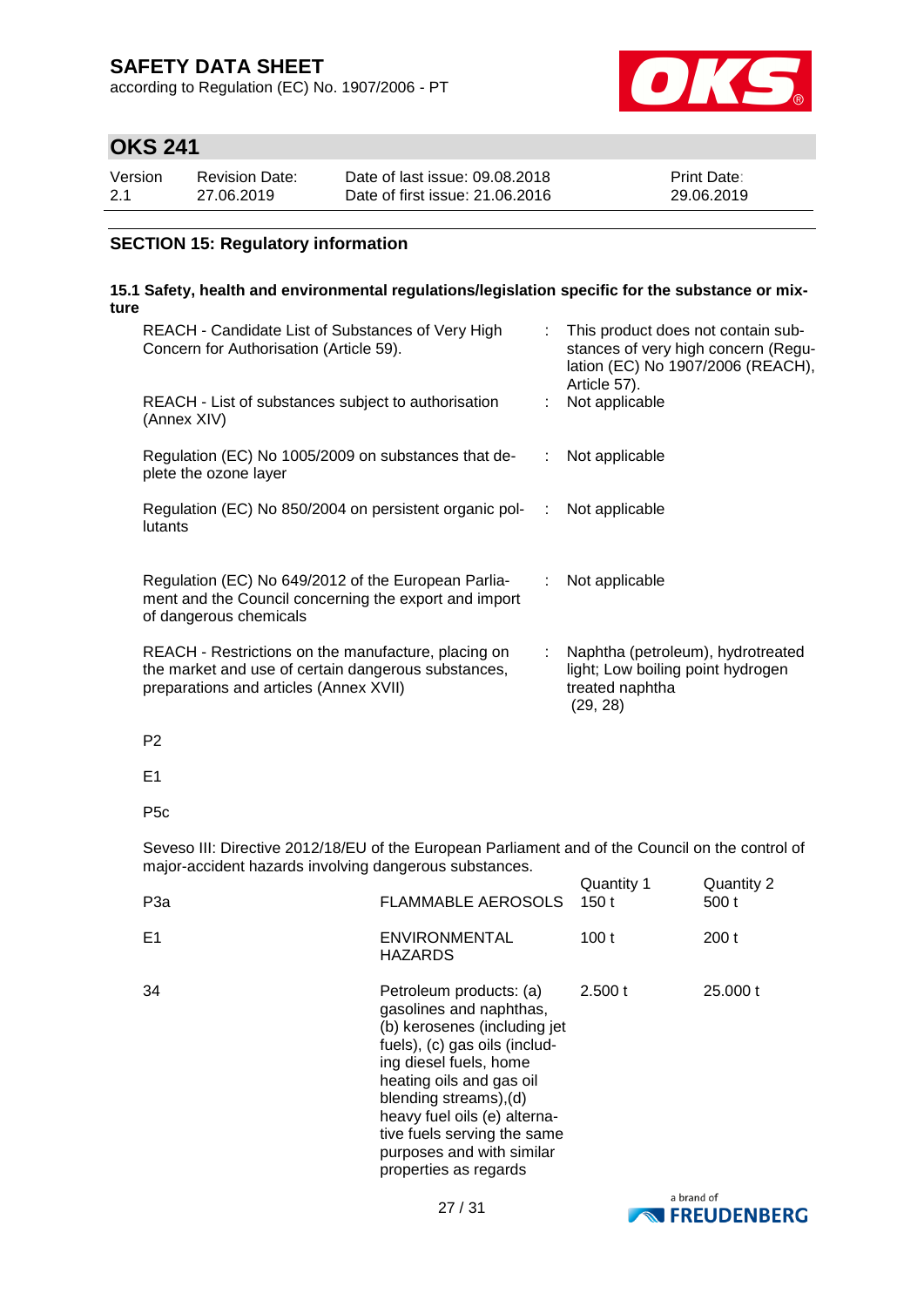according to Regulation (EC) No. 1907/2006 - PT



# **OKS 241**

| Version | <b>Revision Date:</b>      |    | Date of last issue: 09.08.2018                                                                                                                                                                                                                                                                                      | <b>Print Date:</b> |
|---------|----------------------------|----|---------------------------------------------------------------------------------------------------------------------------------------------------------------------------------------------------------------------------------------------------------------------------------------------------------------------|--------------------|
| 2.1     | 27.06.2019                 |    | Date of first issue: 21.06.2016                                                                                                                                                                                                                                                                                     | 29.06.2019         |
|         | Volatile organic compounds | t. | flammability and environ-<br>mental hazards as the<br>products referred to in<br>points $(a)$ to $(d)$<br>Directive 2010/75/EU of 24 November 2010 on industrial<br>emissions (integrated pollution prevention and control)<br>Volatile organic compounds (VOC) content: 70,39 %<br>Volatile CMR compounds: 28,03 % |                    |

Other regulations:

Take note of Directive 94/33/EC on the protection of young people at work or stricter national regulations, where applicable.

### **15.2 Chemical safety assessment**

This information is not available.

### **SECTION 16: Other information**

#### **Full text of H-Statements**

| H <sub>220</sub> | Extremely flammable gas.                                              |
|------------------|-----------------------------------------------------------------------|
| H <sub>225</sub> | Highly flammable liquid and vapour.                                   |
| H <sub>226</sub> | Flammable liquid and vapour.                                          |
| H <sub>280</sub> | Contains gas under pressure; may explode if heated.                   |
| H302             | Harmful if swallowed.                                                 |
| H304             | May be fatal if swallowed and enters airways.                         |
| H315             | Causes skin irritation.                                               |
| H318             | Causes serious eye damage.                                            |
| H319             | Causes serious eye irritation.                                        |
| H <sub>331</sub> | Toxic if inhaled.                                                     |
| H336             | May cause drowsiness or dizziness.                                    |
| H361f            | Suspected of damaging fertility.                                      |
| H373             | May cause damage to organs through prolonged or repeated<br>exposure. |
| H400             | Very toxic to aquatic life.                                           |
| H410             | Very toxic to aquatic life with long lasting effects.                 |
| H411             | Toxic to aquatic life with long lasting effects.                      |

### **Full text of other abbreviations**

\*\* : Route of exposure cannot be excluded: For certain hazard

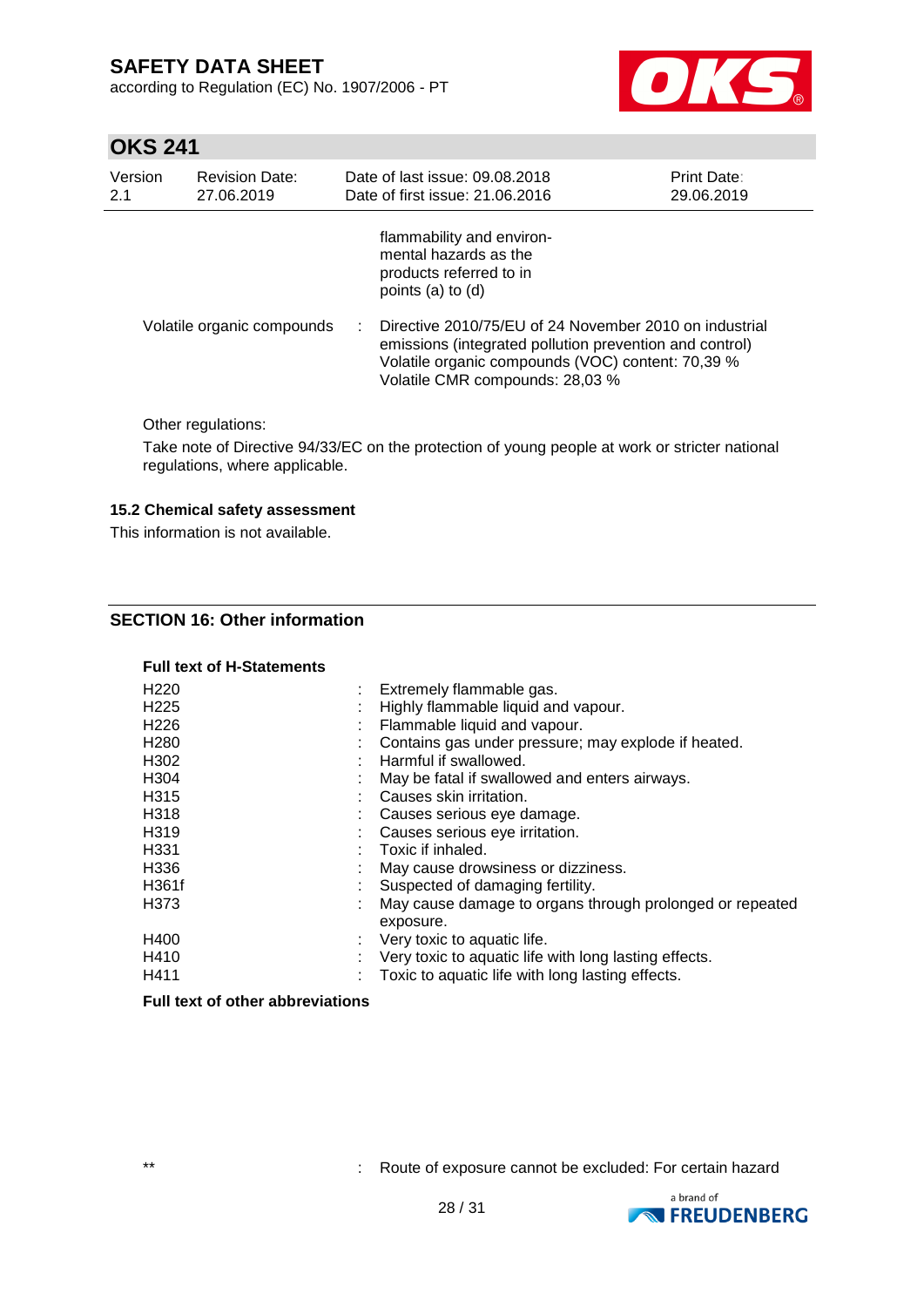according to Regulation (EC) No. 1907/2006 - PT



### **OKS 241**

| Version<br>2.1 | <b>Revision Date:</b><br>27.06.2019 | Date of last issue: 09.08.2018<br>Date of first issue: 21.06.2016                                                                                                                                                                                                                                                                                                                                                                                                                                                                                                                                                                                                                                                                                                                                                                                                                                                                                                                                                                                                                                                                                                                                                                                                                                                                                                                                                                                                                                                                                                                                               | Print Date:<br>29.06.2019 |
|----------------|-------------------------------------|-----------------------------------------------------------------------------------------------------------------------------------------------------------------------------------------------------------------------------------------------------------------------------------------------------------------------------------------------------------------------------------------------------------------------------------------------------------------------------------------------------------------------------------------------------------------------------------------------------------------------------------------------------------------------------------------------------------------------------------------------------------------------------------------------------------------------------------------------------------------------------------------------------------------------------------------------------------------------------------------------------------------------------------------------------------------------------------------------------------------------------------------------------------------------------------------------------------------------------------------------------------------------------------------------------------------------------------------------------------------------------------------------------------------------------------------------------------------------------------------------------------------------------------------------------------------------------------------------------------------|---------------------------|
| ***            |                                     | classes, e.g. STOT, the route of exposure should be indicated<br>in the hazard statement only if it is conclusively proven that no<br>other route of exposure can cause the hazard in accordance<br>to the criteria in Annex I. Under Directive 67/548/EEC the<br>route of exposure was indicated for classifications with R48<br>when there was data justifying the classification for this route<br>of exposure. The classification under 67/548/EEC indicating<br>the route of exposure has been translated into the corre-<br>sponding class and category according to this Regulation, but<br>with a general hazard statement not specifying the route of<br>exposure as the necessary information is not available.<br>Hazard statements for reproductive toxicity: Hazard state-<br>ments H360 and H361 indicate a general concern for effects<br>on fertility and/or development: 'May damage/Suspected of<br>damaging fertility or the unborn child'. According to the crite-<br>ria, the general hazard statement can be replaced by the haz-<br>ard statement indicating the specific effect of concern in ac-<br>cordance with Section 1.1.2.1.2. When the other differentiation<br>is not mentioned, this is due to evidence proving no such ef-<br>fect, inconclusive data or no data and the obligations in Article<br>4(3) shall apply for that differentiation. In order not to lose<br>information from the harmonised classifications for fertility and<br>developmental effects under Directive 67/548/EEC, the classi-<br>fications have been translated only for those effects classified |                           |
| Note P         |                                     | under that Directive<br>The classification as a carcinogen or mutagen need not apply<br>if it can be shown that the substance contains less than 0,1 %<br>w/w benzene (Einecs No 200-753-7). When the substance is<br>not classified as a carcinogen at least the precautionary<br>statements (P102-)P260- P262-P301 + P310-P331 shall ap-<br>ply. This note applies only to certain complex oil-derived sub-                                                                                                                                                                                                                                                                                                                                                                                                                                                                                                                                                                                                                                                                                                                                                                                                                                                                                                                                                                                                                                                                                                                                                                                                   |                           |
|                | Note U (table 3.1)                  | stances in Part 3.<br>When put on the market gases have to be classified as "Gas-<br>es under pressure", in one of the groups compressed gas,<br>liquefied gas, refrigerated liquefied gas or dissolved gas. The<br>group depends on the physical state in which the gas is pack-<br>aged and therefore has to be assigned case by case. The<br>following codes are assigned: Press. Gas (Comp.) Press. Gas<br>(Liq.) Press. Gas (Ref. Liq.) Press. Gas (Diss.) Aerosols shall<br>not be classified as gases under pressure (See Annex I, Part<br>2, Section 2.3.2.1, Note 2).                                                                                                                                                                                                                                                                                                                                                                                                                                                                                                                                                                                                                                                                                                                                                                                                                                                                                                                                                                                                                                  |                           |

ADN - European Agreement concerning the International Carriage of Dangerous Goods by Inland Waterways; ADR - European Agreement concerning the International Carriage of Dangerous Goods by Road; AICS - Australian Inventory of Chemical Substances; ASTM - American Society for the Testing of Materials; bw - Body weight; CLP - Classification Labelling Packaging Regulation; Regulation (EC) No 1272/2008; CMR - Carcinogen, Mutagen or Reproductive Toxicant; DIN - Standard of the German Institute for Standardisation; DSL - Domestic Substances List (Canada); ECHA - European Chemicals Agency; EC-Number - European Community number; ECx - Concentration associated with x% response; ELx - Loading rate associated with x% response; EmS - Emergency Schedule; ENCS - Existing and New Chemical Substances (Japan); ErCx - Concentration associated with x% growth rate response; GHS - Globally Harmonized System; GLP - Good Laboratory Practice; IARC - International Agency for Research on Cancer; IATA - In-

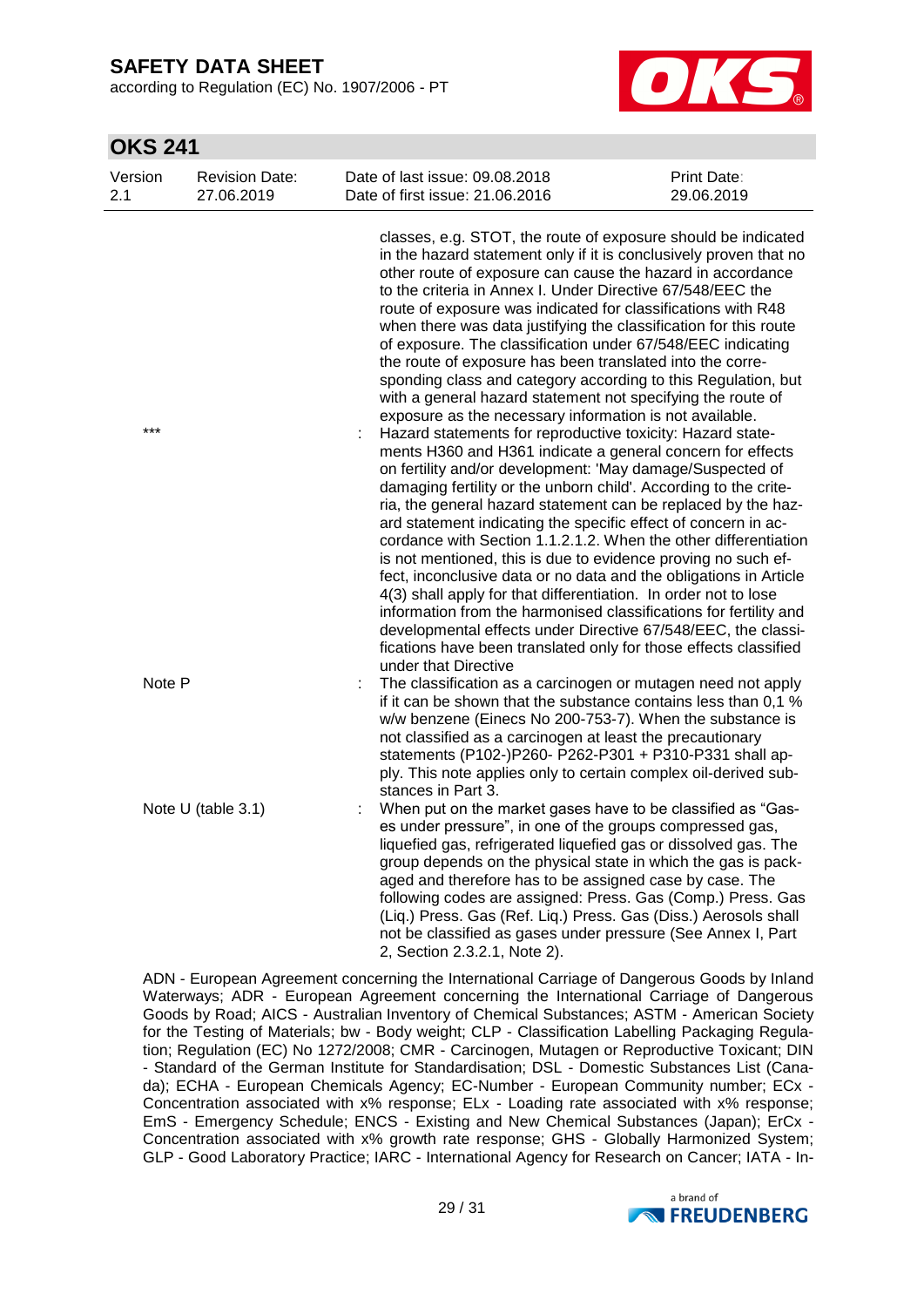according to Regulation (EC) No. 1907/2006 - PT



### **OKS 241**

| Version | Revision Date: | Date of last issue: 09.08.2018  | <b>Print Date:</b> |
|---------|----------------|---------------------------------|--------------------|
| 2.1     | 27.06.2019     | Date of first issue: 21,06,2016 | 29.06.2019         |

ternational Air Transport Association; IBC - International Code for the Construction and Equipment of Ships carrying Dangerous Chemicals in Bulk; IC50 - Half maximal inhibitory concentration; ICAO - International Civil Aviation Organization; IECSC - Inventory of Existing Chemical Substances in China; IMDG - International Maritime Dangerous Goods; IMO - International Maritime Organization; ISHL - Industrial Safety and Health Law (Japan); ISO - International Organisation for Standardization; KECI - Korea Existing Chemicals Inventory; LC50 - Lethal Concentration to 50 % of a test population; LD50 - Lethal Dose to 50% of a test population (Median Lethal Dose); MARPOL - International Convention for the Prevention of Pollution from Ships; n.o.s. - Not Otherwise Specified; NO(A)EC - No Observed (Adverse) Effect Concentration; NO(A)EL - No Observed (Adverse) Effect Level; NOELR - No Observable Effect Loading Rate; NZIoC - New Zealand Inventory of Chemicals; OECD - Organization for Economic Co-operation and Development; OPPTS - Office of Chemical Safety and Pollution Prevention; PBT - Persistent, Bioaccumulative and Toxic substance; PICCS - Philippines Inventory of Chemicals and Chemical Substances; (Q)SAR - (Quantitative) Structure Activity Relationship; REACH - Regulation (EC) No 1907/2006 of the European Parliament and of the Council concerning the Registration, Evaluation, Authorisation and Restriction of Chemicals; RID - Regulations concerning the International Carriage of Dangerous Goods by Rail; SADT - Self-Accelerating Decomposition Temperature; SDS - Safety Data Sheet; SVHC - Substance of Very High Concern; TCSI - Taiwan Chemical Substance Inventory; TRGS - Technical Rule for Hazardous Substances; TSCA - Toxic Substances Control Act (United States); UN - United Nations; vPvB - Very Persistent and Very Bioaccumulative

### **Further information**

| <b>Classification of the mixture:</b> |                  | <b>Classification procedure:</b>    |  |  |
|---------------------------------------|------------------|-------------------------------------|--|--|
| Aerosol 1                             | H222, H229       | Based on product data or assessment |  |  |
| Skin Irrit. 2                         | H <sub>315</sub> | Calculation method                  |  |  |
| STOT SE 3                             | H336             | Calculation method                  |  |  |
| Asp. Tox. 1                           | H304             | Based on product data or assessment |  |  |
| Aquatic Acute 1                       | H400             | Calculation method                  |  |  |
| Aquatic Chronic 2                     | H411             | Calculation method                  |  |  |

This safety data sheet applies only to products originally packed and labelled by OKS Spezialschmierstoffe. The information contained therein may not be reproduced or modified without the express written permission of OKS Spezialschmierstoffe. Any forwarding of this document is only permitted to the extent required by law. Any further, in particular public, dissemination of our safety data sheets (e.g. as a document for download from the Internet) is not permitted without the express written consent of OKS Spezialschmierstoffe. OKS Spezialschmierstoffe provides its customers with amended safety data sheets as prescribed by law. The customer is responsible for passing on safety data sheets and any amendments contained therein to its own customers, employees and other users of the product. OKS Spezialschmierstoffe provides no guarantee that safety data sheets received by users from third parties are up-to-date. All information and instructions in this safety data sheet have been compiled to the best of our knowledge and are based on the information available to us on the day of publication. The information provided is intended to describe the product in relation to the required safety measures; it is neither an assurance of characteristics nor a guarantee of the product's suitability for particular applications and does not justify any contractual legal relationship. The existence of a safety data sheet for a particular jurisdiction does not necessarily mean that import or use within that jurisdiction is legally permitted. If you have any questions, please contact your responsible sales contact or authorised trading partner of OKS Spezialschmierstoffe.